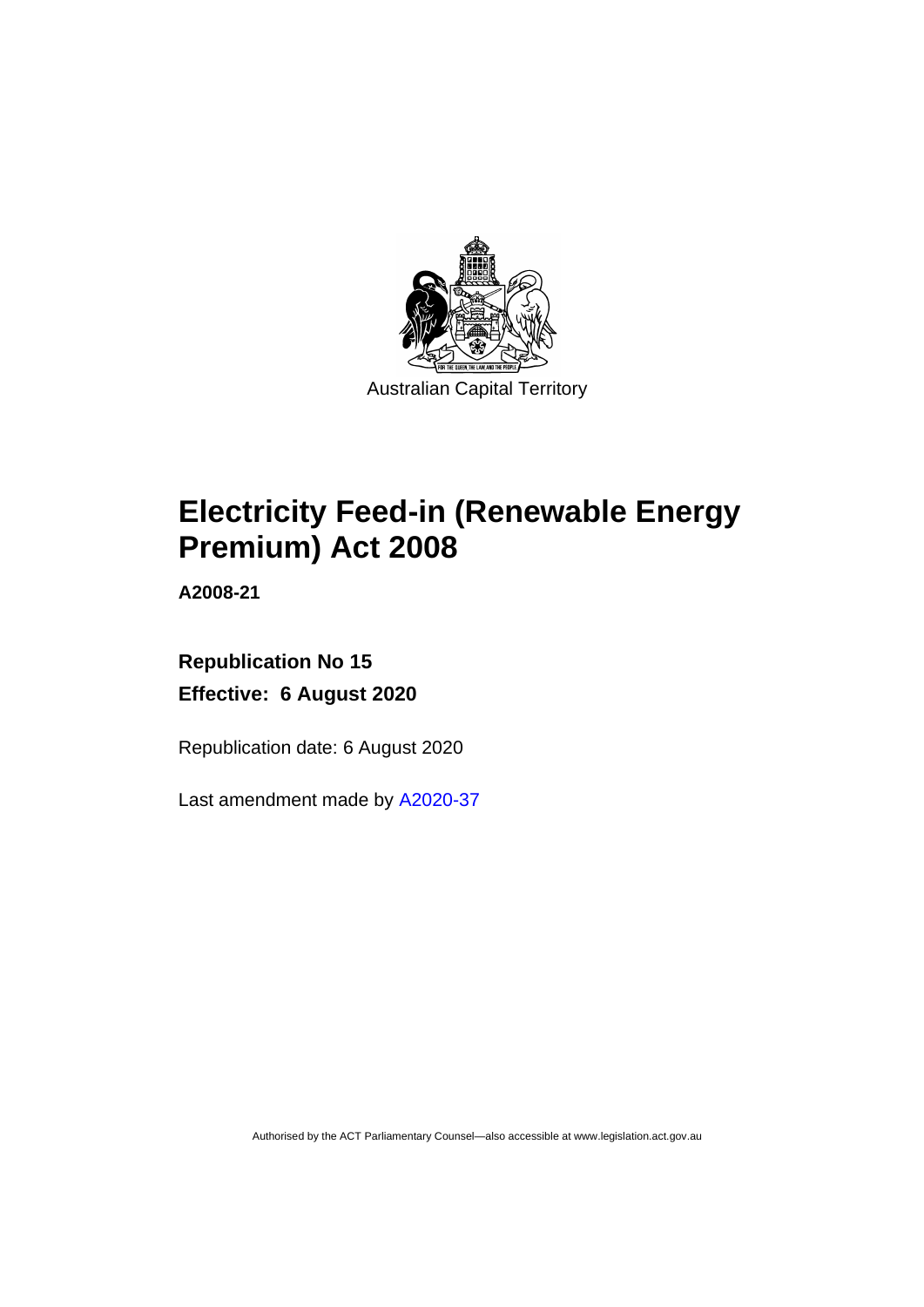# **About this republication**

#### **The republished law**

This is a republication of the *Electricity Feed-in (Renewable Energy Premium) Act 2008* (including any amendment made under the *[Legislation Act 2001](http://www.legislation.act.gov.au/a/2001-14)*, part 11.3 (Editorial changes)) as in force on 6 August 2020*.* It also includes any commencement, amendment, repeal or expiry affecting this republished law to 6 August 2020.

The legislation history and amendment history of the republished law are set out in endnotes 3 and 4.

#### **Kinds of republications**

The Parliamentary Counsel's Office prepares 2 kinds of republications of ACT laws (see the ACT legislation register at [www.legislation.act.gov.au\)](http://www.legislation.act.gov.au/):

- authorised republications to which the *[Legislation Act 2001](http://www.legislation.act.gov.au/a/2001-14)* applies
- unauthorised republications.

The status of this republication appears on the bottom of each page.

#### **Editorial changes**

The *[Legislation Act 2001](http://www.legislation.act.gov.au/a/2001-14)*, part 11.3 authorises the Parliamentary Counsel to make editorial amendments and other changes of a formal nature when preparing a law for republication. Editorial changes do not change the effect of the law, but have effect as if they had been made by an Act commencing on the republication date (see *[Legislation Act 2001](http://www.legislation.act.gov.au/a/2001-14)*, s 115 and s 117). The changes are made if the Parliamentary Counsel considers they are desirable to bring the law into line, or more closely into line, with current legislative drafting practice.

This republication includes amendments made under part 11.3 (see endnote 1).

#### **Uncommenced provisions and amendments**

If a provision of the republished law has not commenced, the symbol  $\mathbf{U}$  appears immediately before the provision heading. Any uncommenced amendments that affect this republished law are accessible on the ACT legislation register [\(www.legislation.act.gov.au\)](http://www.legislation.act.gov.au/). For more information, see the home page for this law on the register.

#### **Modifications**

If a provision of the republished law is affected by a current modification, the symbol  $\mathbf{M}$  appears immediately before the provision heading. The text of the modifying provision appears in the endnotes. For the legal status of modifications, see the *[Legislation](http://www.legislation.act.gov.au/a/2001-14)  Act [2001](http://www.legislation.act.gov.au/a/2001-14)*, section 95.

#### **Penalties**

At the republication date, the value of a penalty unit for an offence against this law is \$160 for an individual and \$810 for a corporation (see *[Legislation Act 2001](http://www.legislation.act.gov.au/a/2001-14)*, s 133).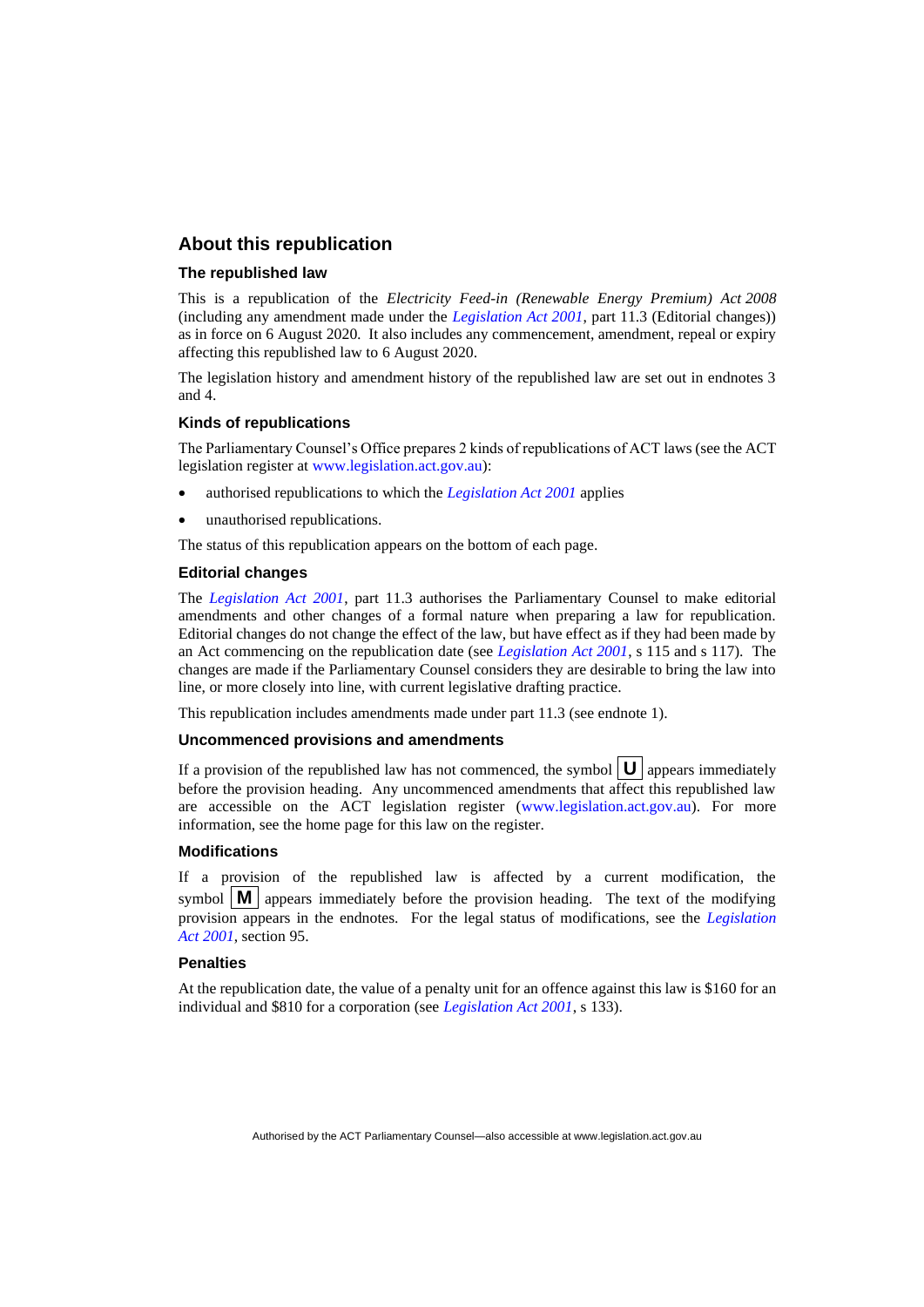

# **Electricity Feed-in (Renewable Energy Premium) Act 2008**

# **Contents**

| Part 1  | <b>Preliminary</b>                                                |   |
|---------|-------------------------------------------------------------------|---|
|         | Name of Act                                                       | 2 |
| 4       | Dictionary                                                        | 2 |
| 5       | <b>Notes</b>                                                      | 2 |
| 5AA     | Offences against Act—application of Criminal Code etc             | 3 |
| Part 1A | <b>Objects and important concepts</b>                             |   |
| 5A      | Objects of Act                                                    | 4 |
| 5B      | Meaning of renewable energy generator and renewable energy source | 4 |
| 5C      | Meaning of capacity                                               | 5 |
| 5D      | Meaning of medium renewable energy generator and micro renewable  |   |
|         | energy generator                                                  | 5 |
|         |                                                                   |   |
|         |                                                                   |   |

Page

| R <sub>15</sub> | Electricity Feed-in (Renewable Energy Premium) | contents 1 |
|-----------------|------------------------------------------------|------------|
| 06/08/20        |                                                |            |
|                 | Effective: 06/08/20                            |            |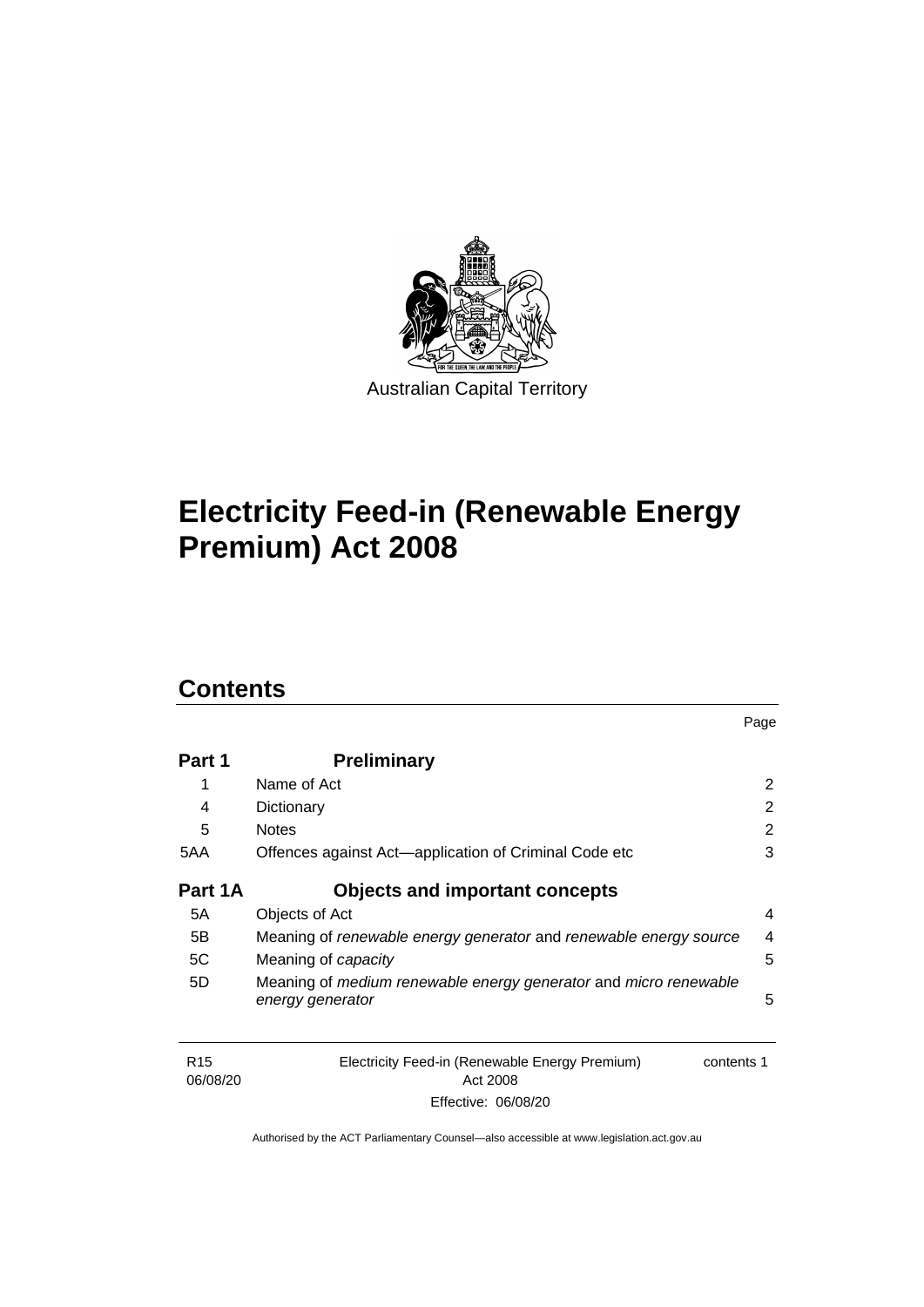| 5E         | Meaning of compliant                                                    | Page<br>6      |
|------------|-------------------------------------------------------------------------|----------------|
| 5F         | Meaning of eligible entity                                              | $\overline{7}$ |
| Part 2     | Renewable energy—supply to electricity<br>network                       |                |
| 6          | Feed-in from renewable energy generators to electricity network         | 11             |
| 6A         | What is the normal cost of electricity?                                 | 12             |
| 7          | Utility service                                                         | 12             |
| 8          | Payment for electricity from renewable energy generators                | 12             |
| 8A         | Recovery of cost of renewable energy premium                            | 14             |
| 9          | Determination of percentages                                            | 14             |
| Part 3     | Renewable energy premium-determination<br>of rate                       |                |
| 10         | Determination of premium rate                                           | 15             |
| 11         | Premium rate-20 years                                                   | 16             |
| Part 3A    | <b>Reporting</b>                                                        |                |
| <b>11A</b> | <b>Report by Minister</b>                                               | 19             |
| 11B        | Electricity distributors to give information to Minister                | 19             |
| <b>11C</b> | Audit of information given to Minister                                  | 21             |
| Part 3B    | Passing on reasonable administration costs                              |                |
| 11D        | Electricity distributors may pass on reasonable administration costs    | 22             |
| 11E        | Maximum amount of administration costs-application for<br>determination | 22             |
| 11F        | Maximum amount of administration costs—determination                    | 23             |
| Part 4     | <b>Miscellaneous</b>                                                    |                |
| 12         | Regulation-making power                                                 | 25             |
| 13         | Review of operation of Act                                              | 25             |

contents 2 Electricity Feed-in (Renewable Energy Premium) Act 2008 Effective: 06/08/20

R15 06/08/20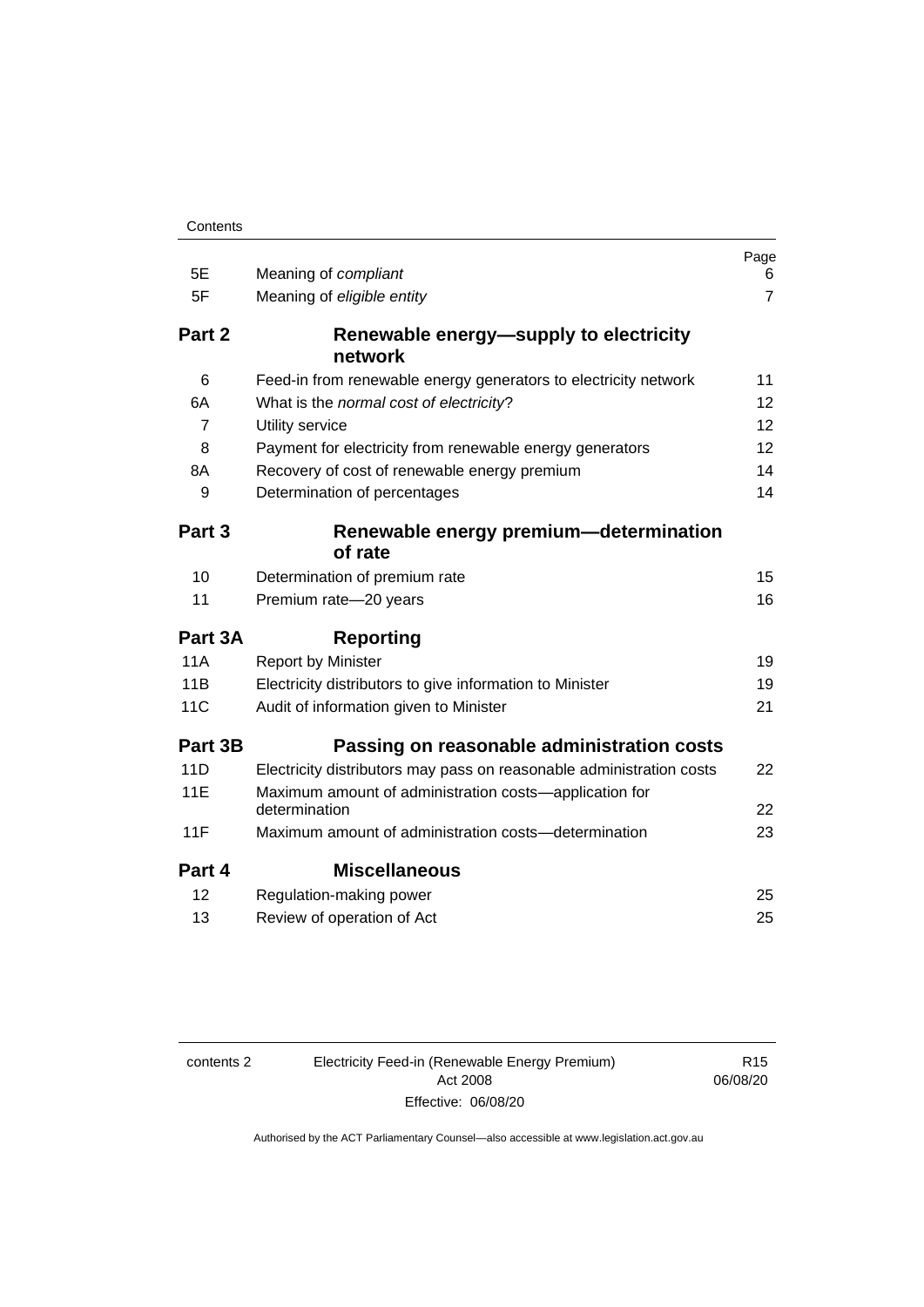|                   |                                               | Contents |
|-------------------|-----------------------------------------------|----------|
|                   |                                               | Page     |
| <b>Dictionary</b> |                                               | 26       |
| <b>Endnotes</b>   |                                               |          |
| 1                 | About the endnotes                            | 28       |
| $\overline{2}$    | Abbreviation key                              | 28       |
| 3                 | Legislation history                           | 29       |
| 4                 | Amendment history                             | 32       |
| 5                 | Earlier republications                        | 35       |
| 6                 | Expired transitional or validating provisions | 36       |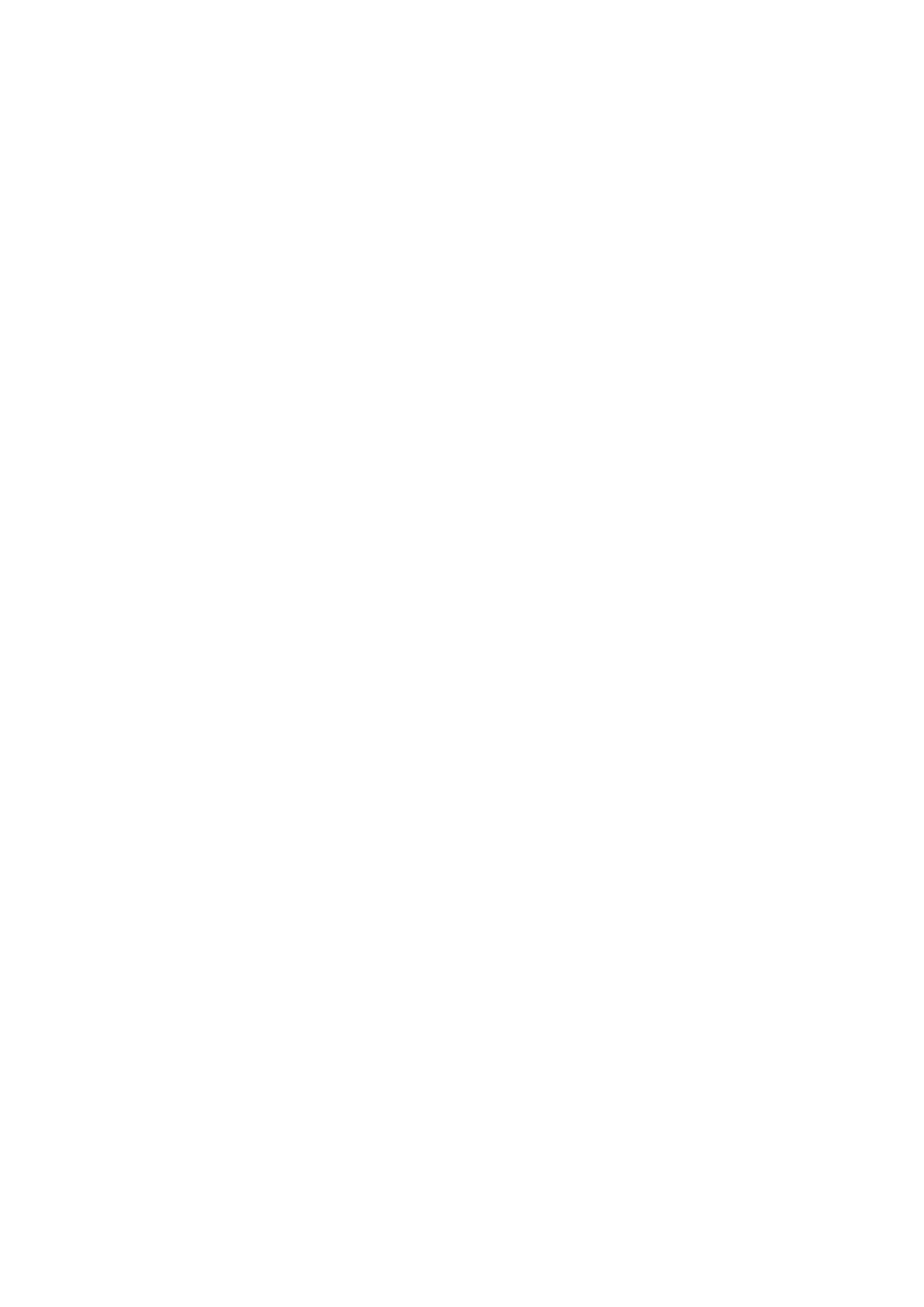

# **Electricity Feed-in (Renewable Energy Premium) Act 2008**

An Act about the supply of electricity from solar and other renewable energy sources to electricity distributors, and for other purposes

R15 06/08/20

֡֡֡

Electricity Feed-in (Renewable Energy Premium) Act 2008 Effective: 06/08/20

page 1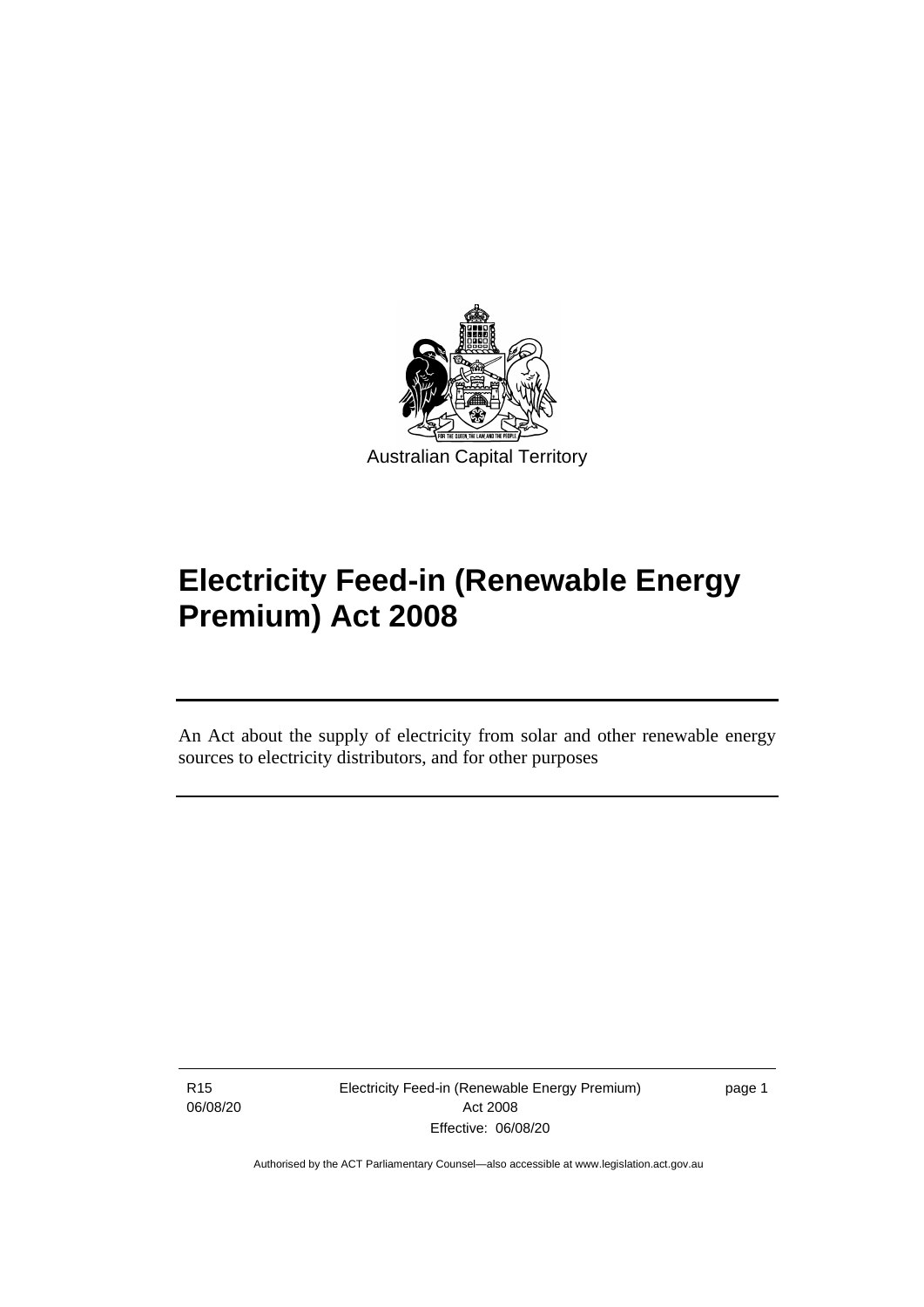#### **Part 1** Preliminary

Section 1

# <span id="page-7-0"></span>**Part 1 Preliminary**

# <span id="page-7-1"></span>**1 Name of Act**

This Act is the *Electricity Feed-in (Renewable Energy Premium) Act 2008*.

# <span id="page-7-2"></span>**4 Dictionary**

The dictionary at the end of this Act is part of this Act.

*Note 1* The dictionary at the end of this Act defines certain terms used in this Act, and includes references (*signpost definitions*) to other terms defined elsewhere.

> For example, the signpost definition '*electricity distributor*—see the *[Utilities Act 2000](http://www.legislation.act.gov.au/a/2000-65)*, dictionary.' means that the term 'electricity distributor' is defined in that dictionary and the definition applies to this Act.

*Note* 2 A definition in the dictionary (including a signpost definition) applies to the entire Act unless the definition, or another provision of the Act, provides otherwise or the contrary intention otherwise appears (see [Legislation Act,](http://www.legislation.act.gov.au/a/2001-14) s 155 and s 156 (1)).

# <span id="page-7-3"></span>**5 Notes**

A note included in this Act is explanatory and is not part of this Act.

*Note* See the [Legislation Act,](http://www.legislation.act.gov.au/a/2001-14) s 127 (1), (4) and (5) for the legal status of notes.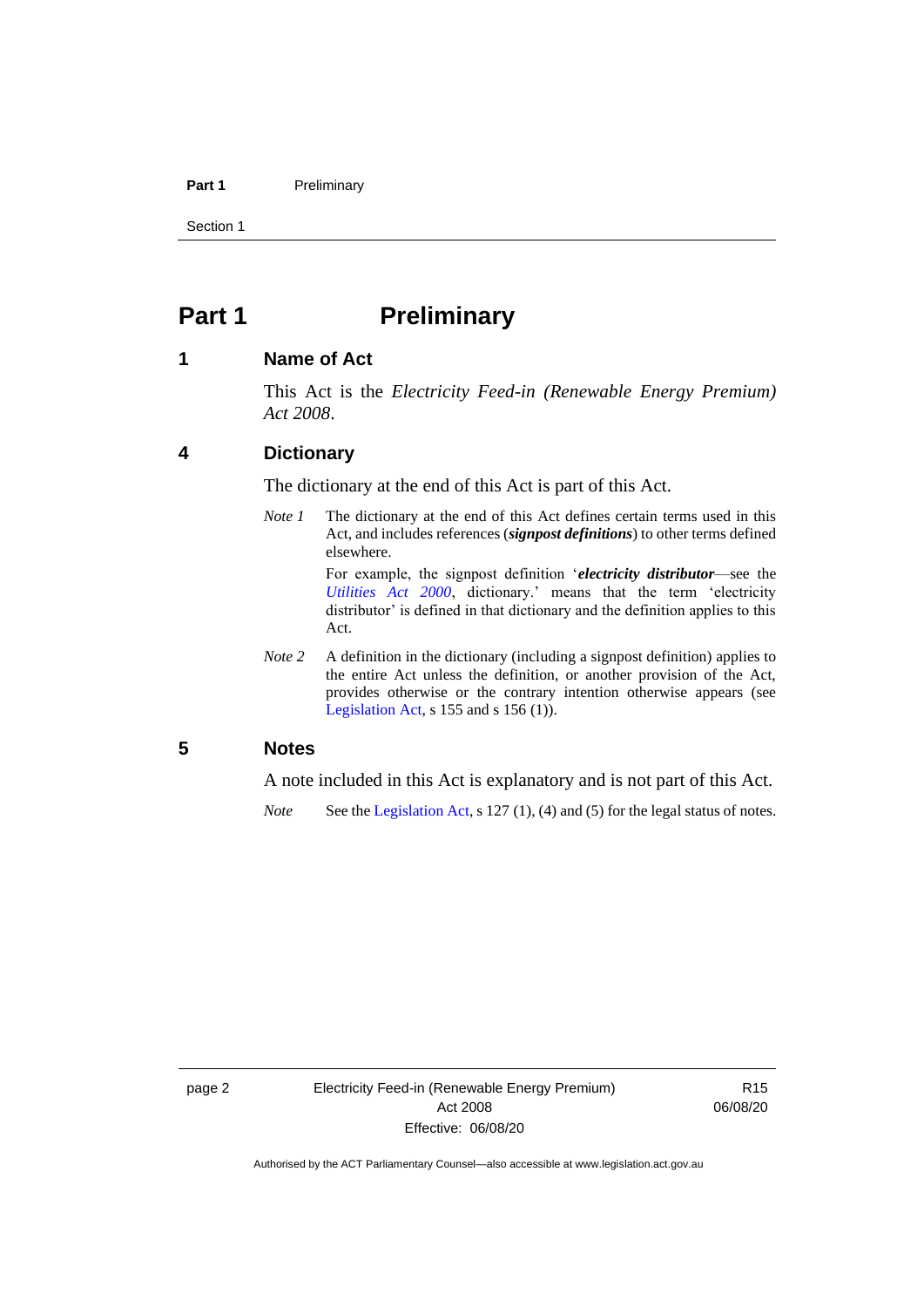# <span id="page-8-0"></span>**5AA Offences against Act—application of Criminal Code etc**

*recklessness* and *strict liability*).

Other legislation applies in relation to offences against this Act.

- *Note 1 Criminal Code* The [Criminal Code,](http://www.legislation.act.gov.au/a/2002-51) ch 2 applies to all offences against this Act (see Code, pt 2.1). The chapter sets out the general principles of criminal responsibility (including burdens of proof and general defences), and defines terms used for offences to which the Code applies (eg *conduct*, *intention*,
- *Note 2 Penalty units*

The [Legislation Act,](http://www.legislation.act.gov.au/a/2001-14) s 133 deals with the meaning of offence penalties that are expressed in penalty units.

R15 06/08/20 Electricity Feed-in (Renewable Energy Premium) Act 2008 Effective: 06/08/20

page 3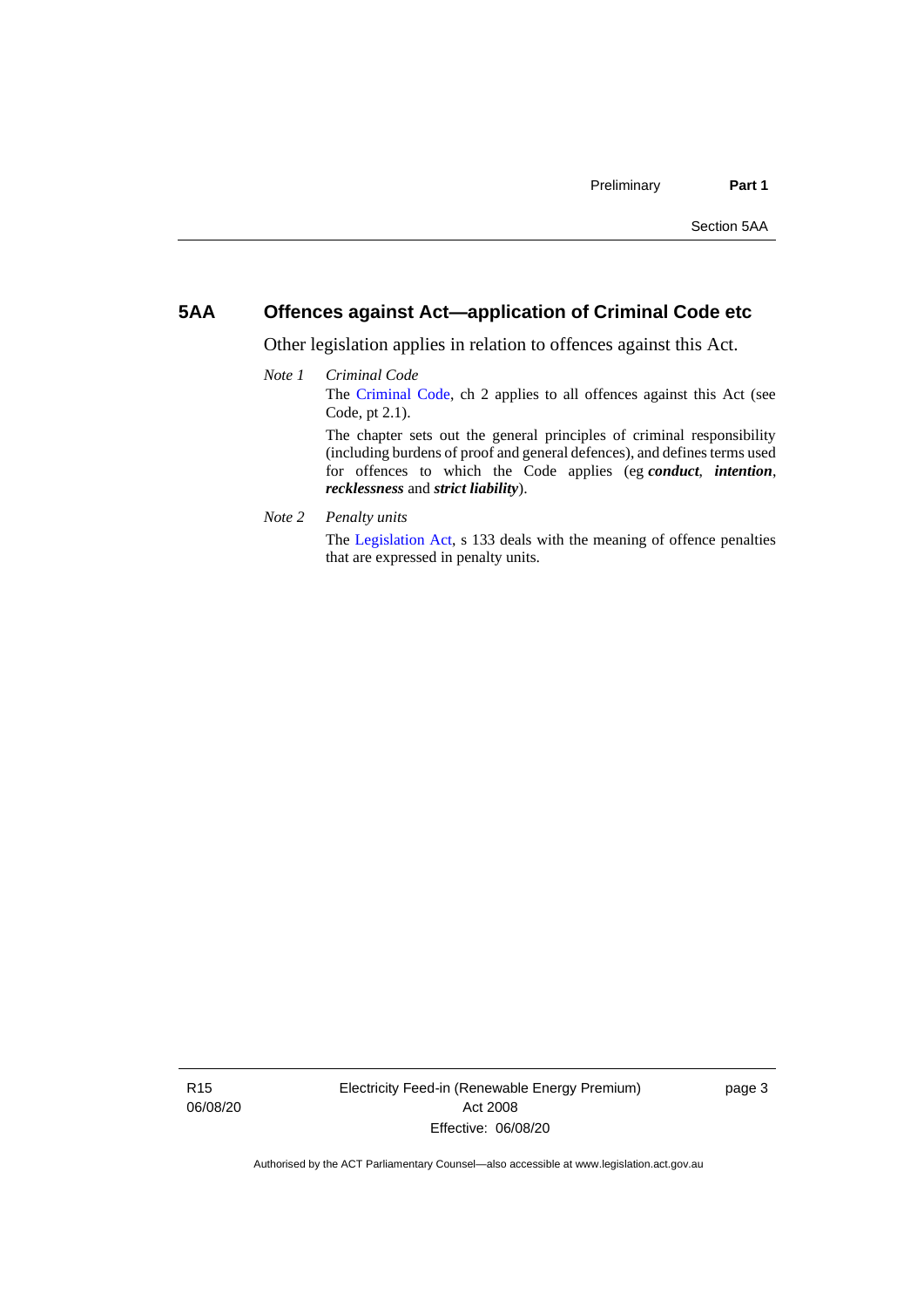Section 5A

# <span id="page-9-0"></span>**Part 1A Objects and important concepts**

# <span id="page-9-1"></span>**5A Objects of Act**

The objects of this Act are to—

- (a) promote the generation of electricity from renewable energy sources; and
- (b) reduce the ACT's contribution to human-induced climate change; and
- (c) diversify the ACT energy supply; and
- (d) reduce the ACT's vulnerability to long-term price volatility in relation to fossil fuels.

# <span id="page-9-2"></span>**5B Meaning of** *renewable energy generator* **and** *renewable energy source*

(1) In this Act:

## *renewable energy generator*—

- (a) means an energy generator that generates electricity from a renewable energy source; and
- (b) includes—
	- (i) a micro renewable energy generator; and
	- (ii) a medium renewable energy generator; but
- (c) does not include a device that is capable of storing energy that is not generated from a compliant renewable energy generator under paragraph (b).

*renewable energy source* means any of the following:

- (a) solar;
- (b) wind;

page 4 Electricity Feed-in (Renewable Energy Premium) Act 2008 Effective: 06/08/20

R15 06/08/20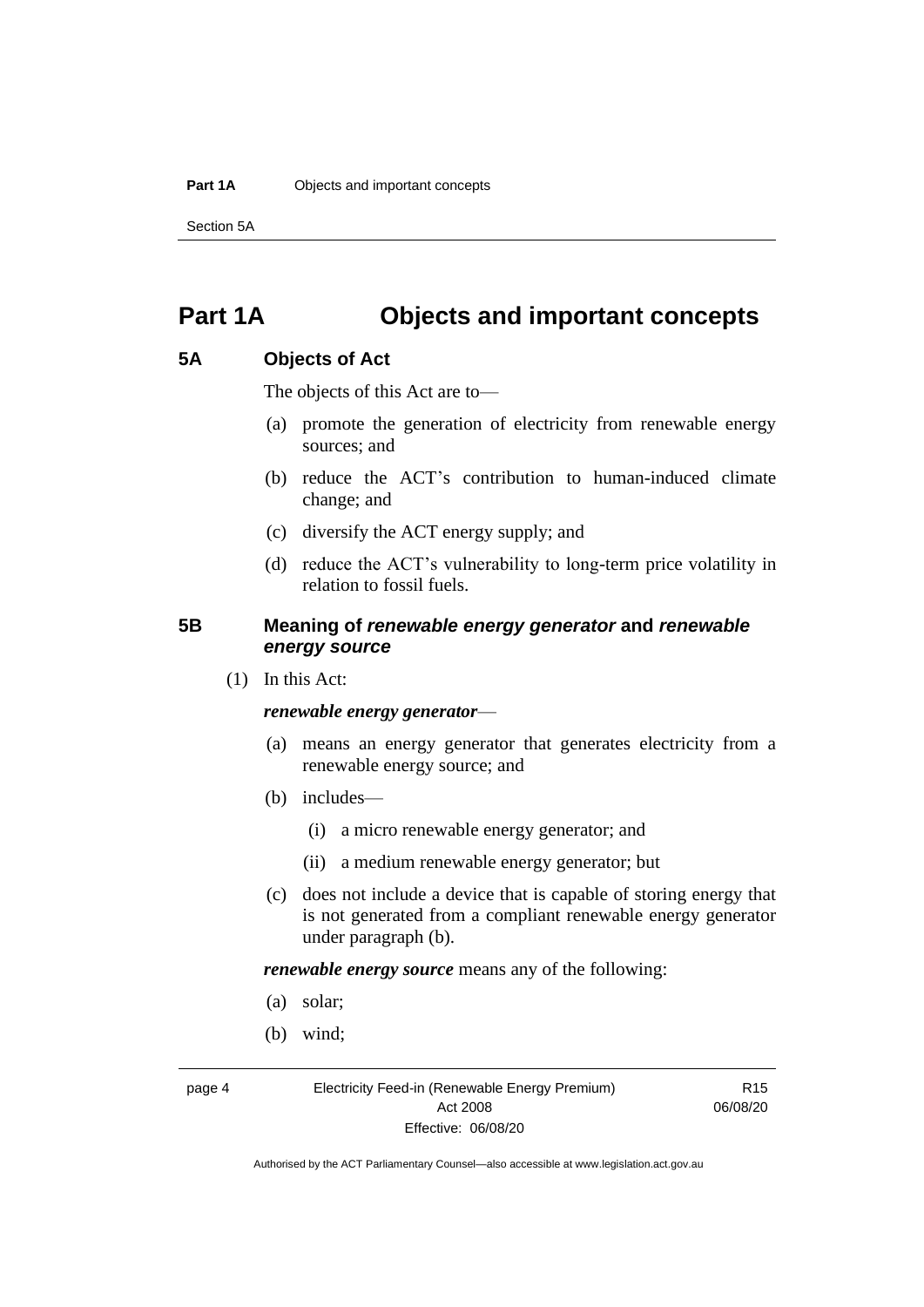- (c) any other source determined by the Minister.
- (2) A determination is a disallowable instrument.
	- *Note* A disallowable instrument must be notified, and presented to the Legislative Assembly, under the [Legislation Act.](http://www.legislation.act.gov.au/a/2001-14)

<span id="page-10-0"></span>**5C Meaning of** *capacity*

(1) In this Act:

*capacity*, of a renewable energy generator, means—

- (a) if the generator is a solar photovoltaic generator—the rated power output of the panels of the generator; or
- (b) if the Minister determines a method for measuring the capacity of a generator under subsection (2)—the capacity measured by the determined method.
- (2) The Minister may determine the method for measuring the capacity of renewable energy generators.
	- *Note* Power to make a statutory instrument (including a regulation) includes power to make different provision for different categories (see [Legislation Act,](http://www.legislation.act.gov.au/a/2001-14) s 48).
- (3) A determination is a disallowable instrument.
	- *Note* A disallowable instrument must be notified, and presented to the Legislative Assembly, under the [Legislation Act.](http://www.legislation.act.gov.au/a/2001-14)

# <span id="page-10-1"></span>**5D Meaning of** *medium renewable energy generator* **and**  *micro renewable energy generator*

In this Act:

*medium renewable energy generator* means a renewable energy generator that has a total capacity more than 30kW but not more than 200kW.

R15 06/08/20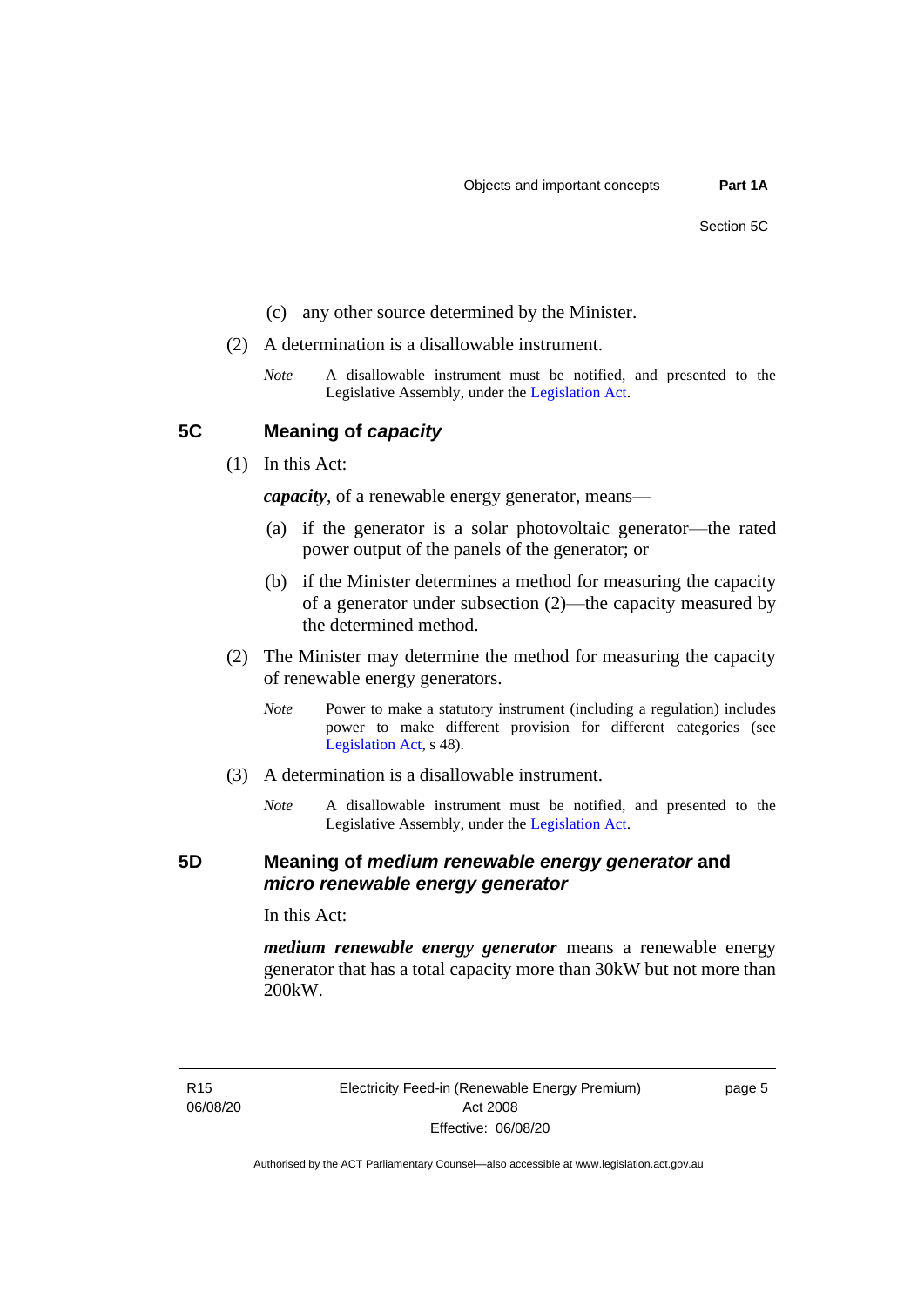#### **Part 1A** Objects and important concepts

Section 5E

*micro renewable energy generator* means a renewable energy generator that has a total capacity not more than 30kW.

## <span id="page-11-0"></span>**5E Meaning of** *compliant*

- (1) For this Act, a renewable energy generator is *compliant* if—
	- (a) the generator is installed on premises in the ACT; and
	- (b) when connected to the electricity distributor's network, it complies with the service and installation rules; and
	- (c) the total capacity of the generator, or the total capacity of all renewable energy generators installed on the premises, is not more than—
		- (i) 200kW; or
		- (ii) if the Minister determines another capacity under subsection (2)—the applicable determined capacity; and
	- (d) if the generator is a micro or medium renewable energy generator—the generator is connected to the electricity distributor's network before the total capacity of all micro and medium renewable energy generators connected to the network reaches—
		- (i) 30MW; or
		- (ii) if the Minister determines another capacity under subsection (3)—the determined capacity; and
	- (e) if the generator is a micro renewable energy generator—the distributor received the application for the connection of the generator by 29 July 2011; and
	- (f) if the generator is a medium renewable energy generator—the distributor received the application for the connection of the generator by 13 July 2011; and

R15 06/08/20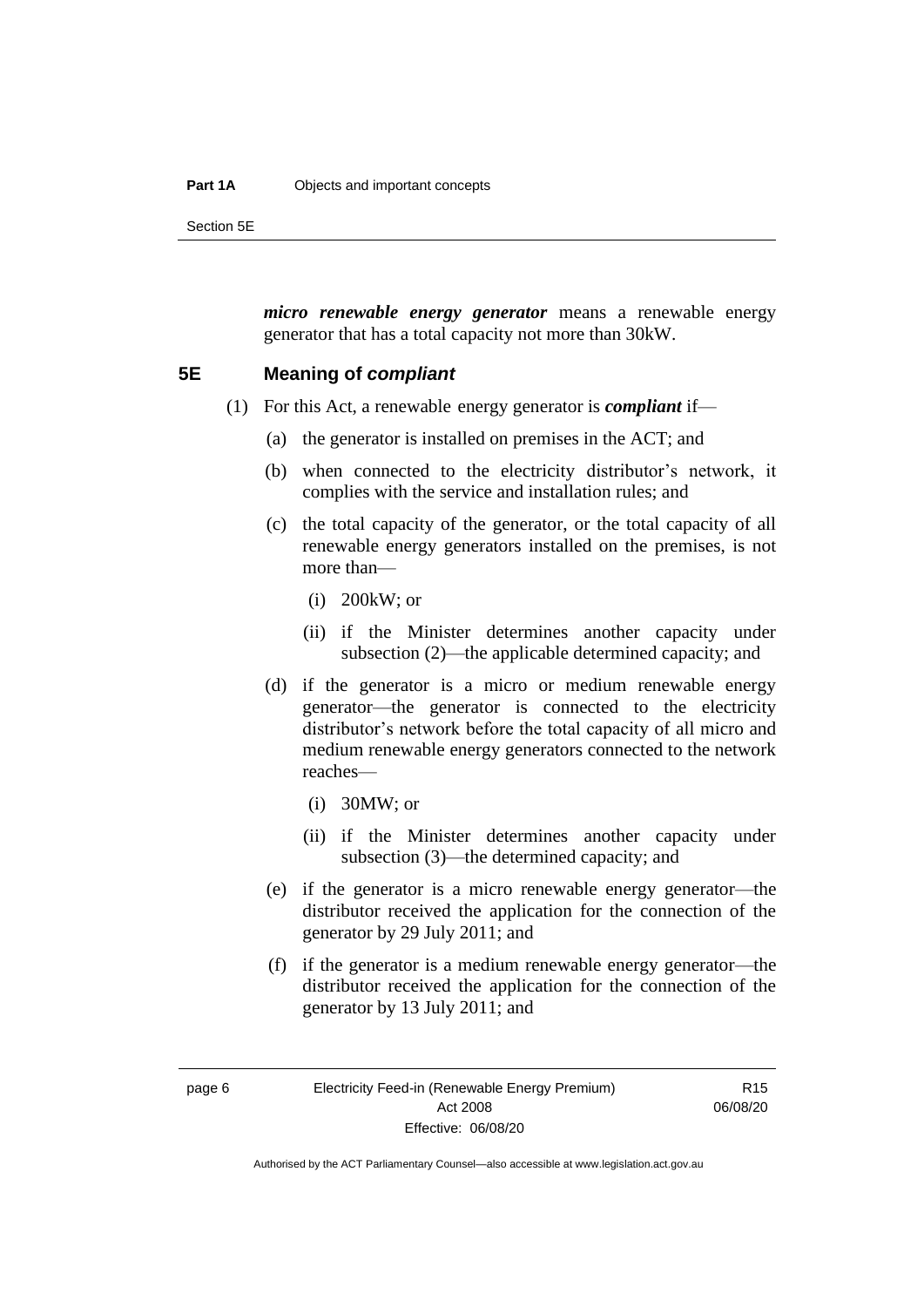- (g) the generator is installed on premises and connected to the electricity distributor's network before 31 December 2016.
- (2) The Minister may determine a total capacity for the following:
	- (a) micro renewable energy generators installed on premises;
	- (b) medium renewable energy generators installed on premises;
	- (c) all renewable energy generators installed on premises.
- (3) The Minister may determine the total capacity for all micro and medium renewable energy generators connected to the electricity distributor's network.
- (4) A determination is a disallowable instrument.

(5) In this section:

*service and installation rules* means the service and installation rules for connection to the electricity distribution network, as in force from time to time, made under a technical code, as in force from time to time, made under the *[Utilities \(Technical Regulation\) Act 2014](http://www.legislation.act.gov.au/a/2014-60/default.asp)*.

*Note* Technical codes made under the *[Utilities \(Technical Regulation\)](http://www.legislation.act.gov.au/a/2014-60/default.asp)  Act [2014](http://www.legislation.act.gov.au/a/2014-60/default.asp)* are accessible at [www.legislation.act.gov.au.](http://www.legislation.act.gov.au/) The service and installation rules are accessible at [www.actewagl.com.au.](http://www.actewagl.com.au/)

# <span id="page-12-0"></span>**5F Meaning of** *eligible entity*

(1) In this Act:

## *eligible entity*—

- (a) means—
	- (i) if an incorporated association owns the premises on which a compliant renewable energy generator is installed—the incorporated association; or

R15 06/08/20 Electricity Feed-in (Renewable Energy Premium) Act 2008 Effective: 06/08/20

page 7

*Note* A disallowable instrument must be notified, and presented to the Legislative Assembly, under the [Legislation Act.](http://www.legislation.act.gov.au/a/2001-14)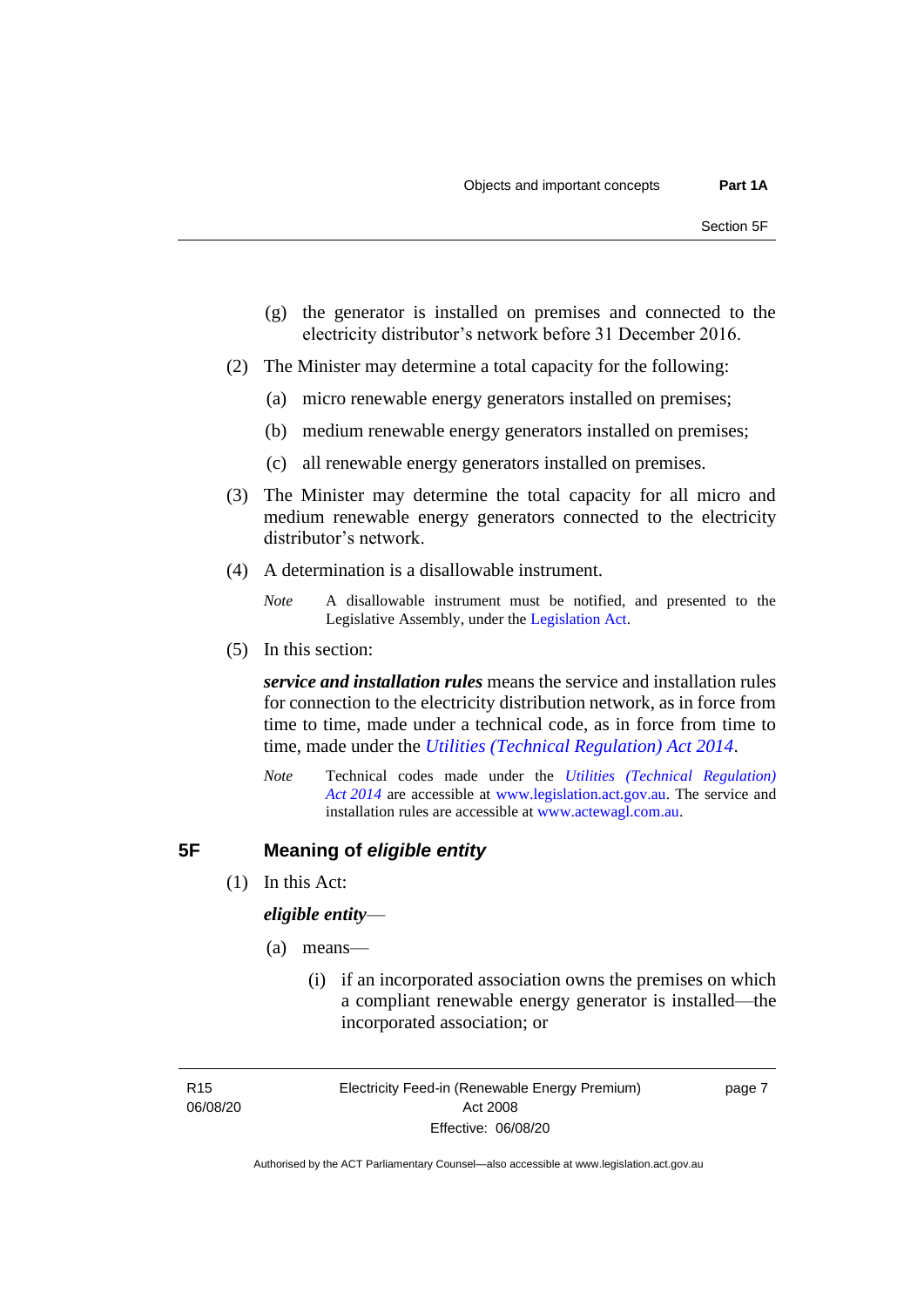Section 5F

- (ii) if a co-operative owns the premises on which a compliant renewable energy generator is installed—the co-operative; or
- (iii) if a person owns commercial or retail premises on which a compliant renewable energy generator is installed—the person; or
- (iv) if a person (the *lessee*) leases premises, or a part of premises, to install or operate a compliant renewable energy generator—the lessee; or
- (v) in any other case—the occupier of premises on which a compliant renewable energy generator is installed; but
- (b) does not include—
	- (i) a territory agency; or
	- (ii) a territory-owned corporation; or
	- (iii) the Commonwealth or a Commonwealth authority; or
	- (iv) an entity determined by the Minister.
- (2) A determination is a disallowable instrument.
	- *Note* A disallowable instrument must be notified, and presented to the Legislative Assembly, under the [Legislation Act.](http://www.legislation.act.gov.au/a/2001-14)
- (3) In this section:

*commercial premises*—see the *[Leases \(Commercial and Retail\)](http://www.legislation.act.gov.au/a/2001-18)  Act [2001](http://www.legislation.act.gov.au/a/2001-18)*, section 7 (1).

*Commonwealth authority* means any of the following (other than an educational institution):

(a) a corporation established for a public purpose under a Commonwealth Act;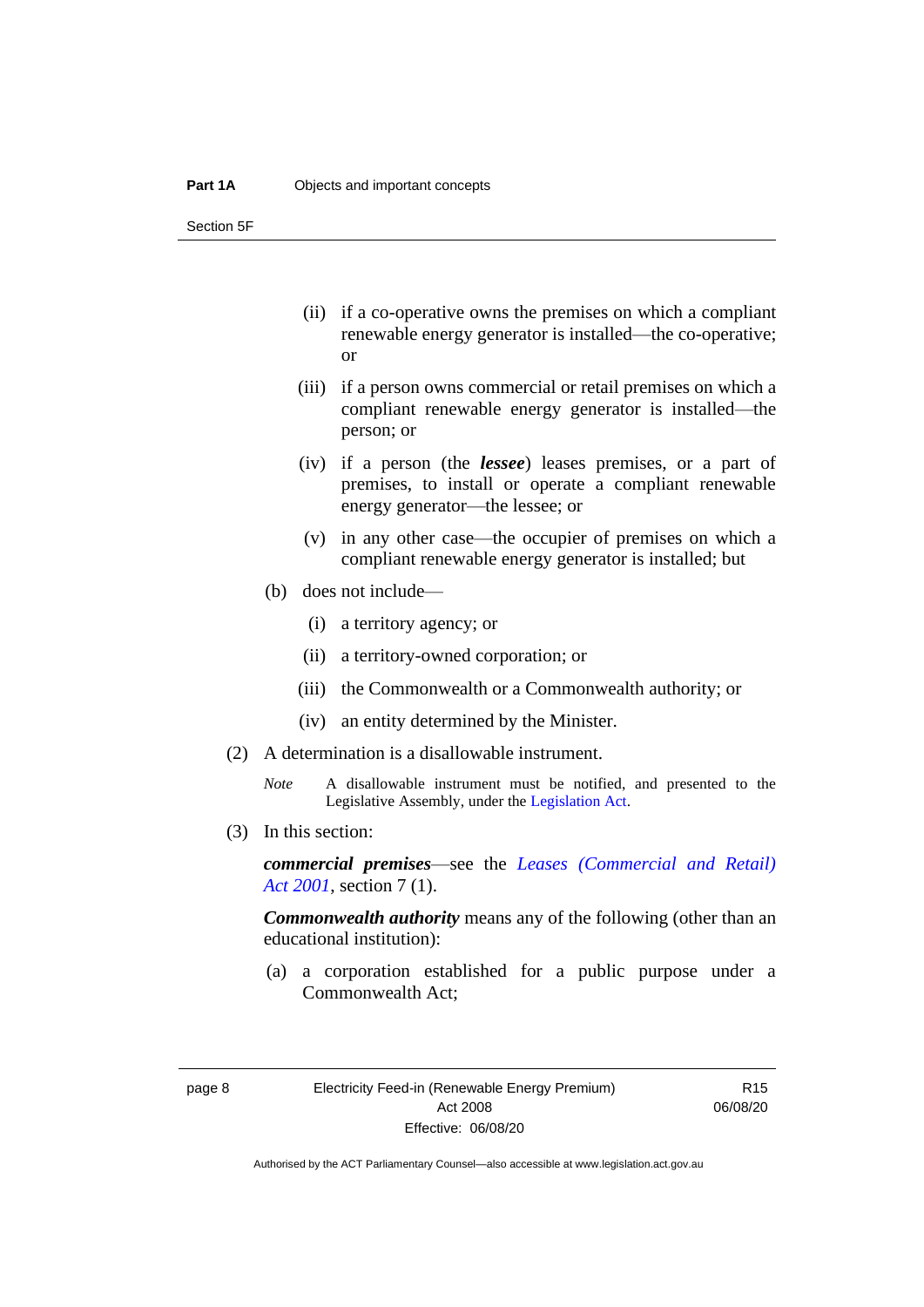- (b) a company in which a controlling interest is held by any 1 of the following, or by 2 or more of the following together:
	- (i) the Commonwealth;
	- (ii) a corporation mentioned in paragraph (a);
	- (iii) an entity mentioned in subparagraph (i) or (ii).

*co-operative*—see the *Co-operatives National Law (ACT)*, section 4.

*educational institution* means—

- (a) a government school or school-related institution established under the *[Education Act 2004](http://www.legislation.act.gov.au/a/2004-17)*, section 20; or
- (b) a registered higher education provider under the *[National](http://www.comlaw.gov.au/Series/C2011A00012)  [Vocational Education and Training Regulator Act](http://www.comlaw.gov.au/Series/C2011A00012) 2011* (Cwlth).

*incorporated association* means an association incorporated under the *[Associations Incorporation Act 1991](http://www.legislation.act.gov.au/a/1991-46)* or a law of another jurisdiction corresponding, or substantially corresponding, to that Act.

*occupier*, of premises, means the person to whom electricity for the premises is supplied by a NERL retailer.

*retail premises*—see the *[Leases \(Commercial and Retail\) Act 2001](http://www.legislation.act.gov.au/a/2001-18)*, section 7 (2).

*territory agency* means any of the following (other than an educational institution):

- (a) the Territory;
- (b) a territory instrumentality, and any other corporation established for a public purpose under a territory law;

R15 06/08/20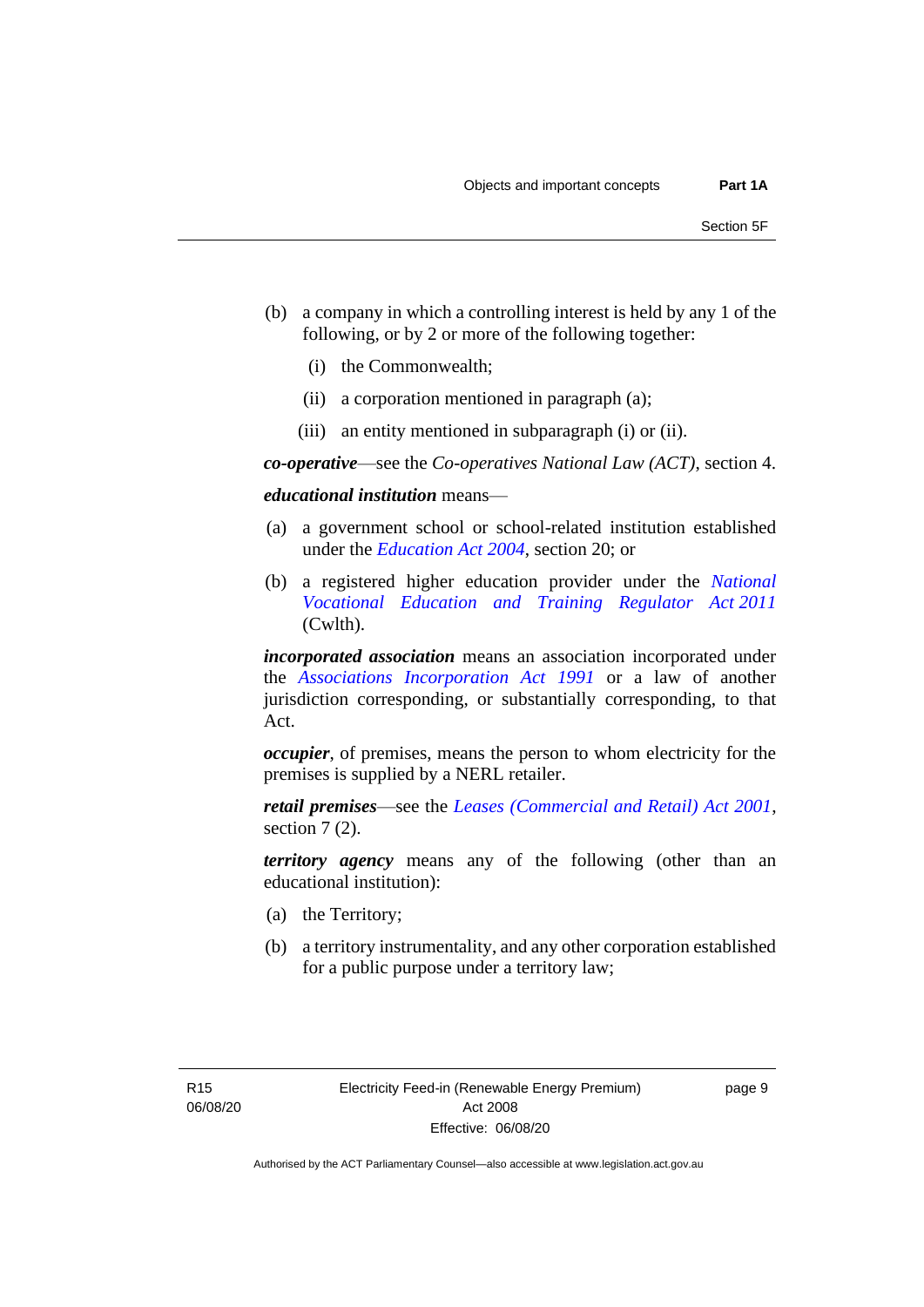## **Part 1A** Objects and important concepts

Section 5F

- (c) a company in which a controlling interest is held by any 1 of the following, or by 2 or more of the following together:
	- (i) the Territory;
	- (ii) a Minister;
	- (iii) a corporation mentioned in paragraph (b);
	- (iv) an entity mentioned in subparagraphs (i) to (iii).

page 10 Electricity Feed-in (Renewable Energy Premium) Act 2008 Effective: 06/08/20

R15 06/08/20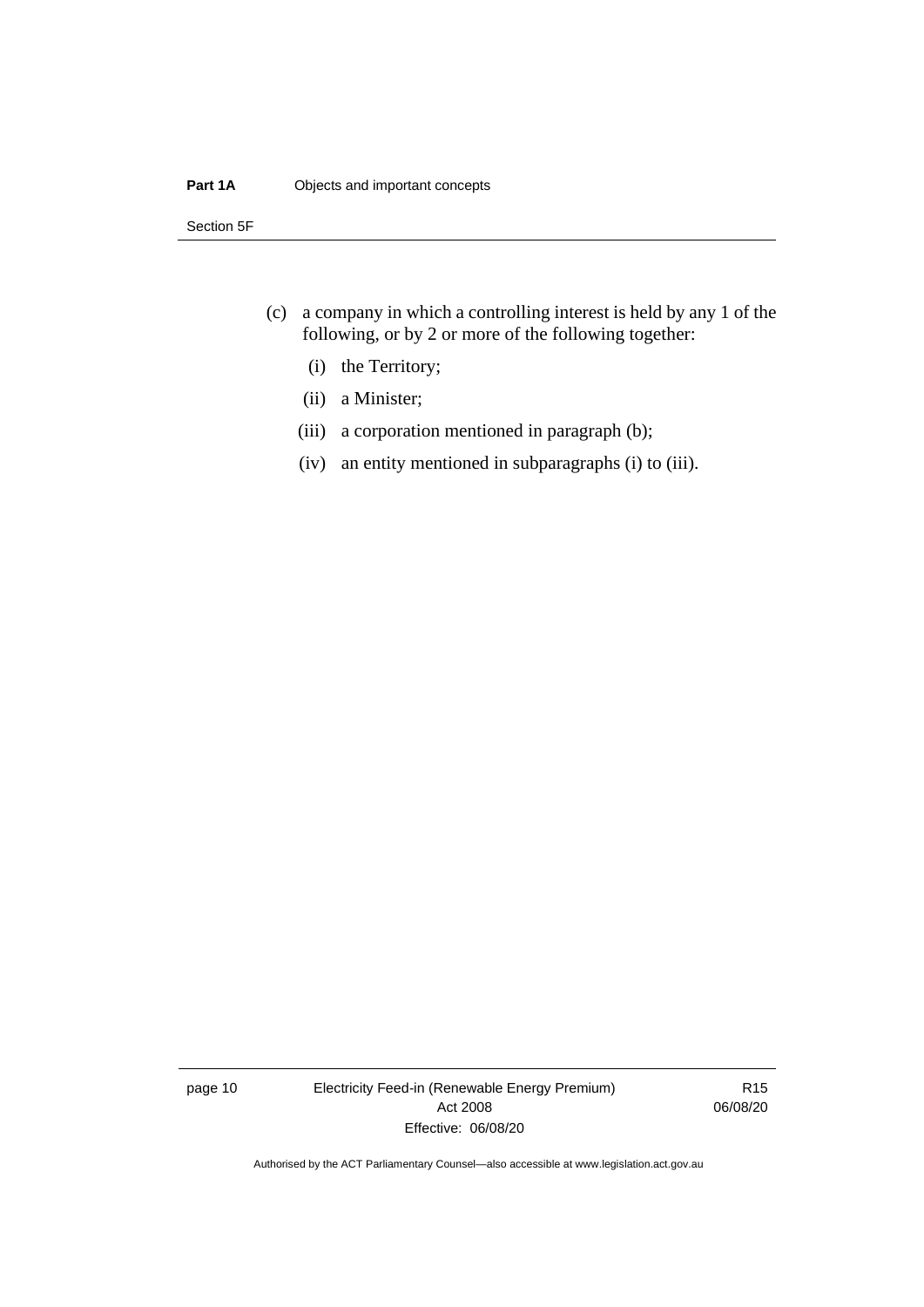# <span id="page-16-0"></span>**Part 2 Renewable energy—supply to electricity network**

# <span id="page-16-1"></span>**6 Feed-in from renewable energy generators to electricity network**

- (1) This section applies to—
	- (a) an electricity distributor licensed to distribute electricity through an electricity network; and
	- (b) a NERL retailer authorised to supply electricity from the electricity network.
- (2) It is a condition of the electricity distributor's licence that the distributor must, on application by an eligible entity—
	- (a) connect a renewable energy generator to the distributor's network to enable electricity generated by the generator to be supplied to the network; and
	- (b) reimburse the NERL retailer that supplies electricity to the eligible entity's premises the difference between—
		- (i) the amount payable under subsection (3) for electricity generated by the generator to be supplied to the network; and
		- (ii) the normal cost of that electricity; and
	- (c) pass on to the eligible entity the additional metering costs in relation to electricity generated by the generator.
- (3) The NERL retailer must, on application by an eligible entity, pay the eligible entity, in accordance with section 8, for the total amount of electricity generated by the renewable energy generator on or after the day the application is made.

R15 06/08/20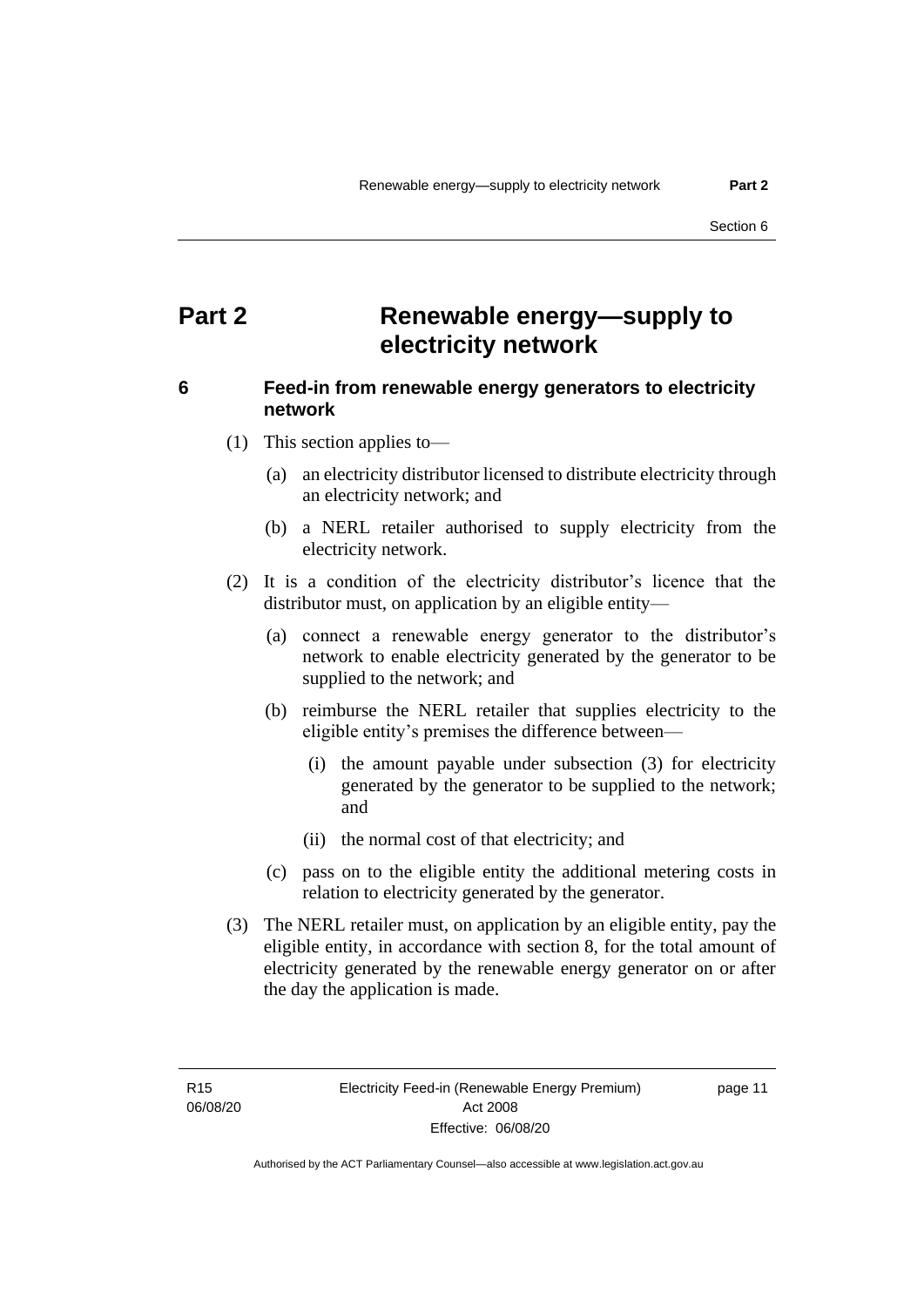Section 6A

## <span id="page-17-0"></span>**6A What is the** *normal cost of electricity***?**

- (1) The Minister may determine an amount to be the *normal cost of electricity* in relation to a period.
- (2) A determination is a notifiable instrument.

*Note* A notifiable instrument must be notified under the [Legislation Act.](http://www.legislation.act.gov.au/a/2001-14)

- (3) The Minister may make guidelines for a determination under this section.
- (4) A guideline is a disallowable instrument.
	- *Note* A disallowable instrument must be notified, and presented to the Legislative Assembly, under the [Legislation Act.](http://www.legislation.act.gov.au/a/2001-14)

# <span id="page-17-1"></span>**7 Utility service**

The action required by a distributor under section  $6(2)$  is a utility service for the *[Utilities Act](http://www.legislation.act.gov.au/a/2000-65) 2000*.

*Note* The action required by a NERL retailer under s 6 (3) is a utility service for the *[Utilities Act](http://www.legislation.act.gov.au/a/2000-65) 2000*, pt 4 (Industry codes) (see that Act, s 75B).

# <span id="page-17-2"></span>**8 Payment for electricity from renewable energy generators**

- (1) For section 6 (3), payment must be at the following rate:
	- (a) for electricity generated by a micro renewable energy generator—
		- (i) if an eligible entity entered into a contract for the installation of the generator before 1 June 2011—
			- (A) 100% of the premium rate; or
			- (B) if a lower percentage is determined under section 9 for this paragraph—that percentage of the premium rate; or

R15 06/08/20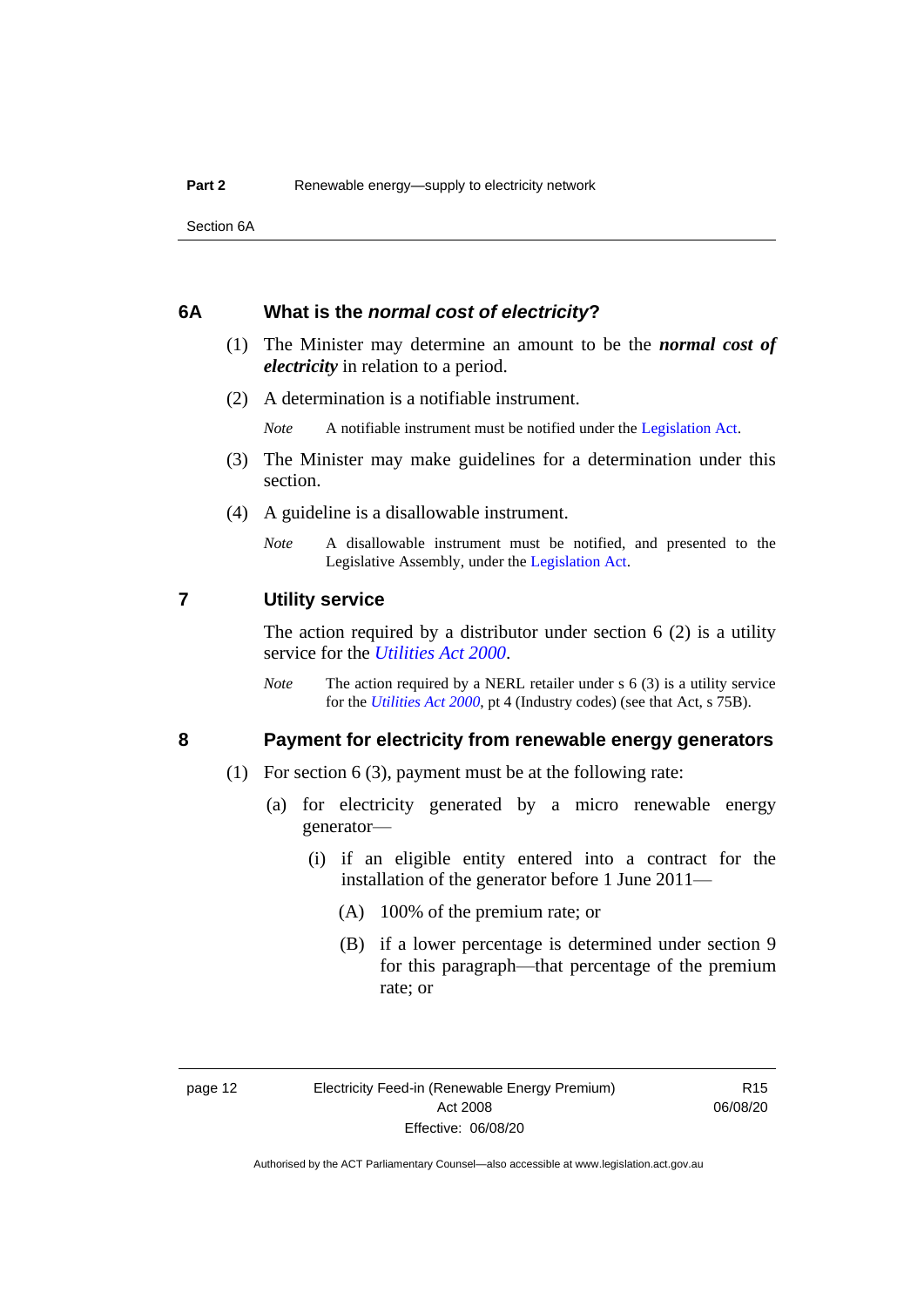- (ii) if an eligible entity entered into a contract for the installation of the generator on or after 1 June 2011—
	- (A) 66% of the premium rate; or
	- (B) if a lower percentage is determined under section 9 for this paragraph—that percentage of the premium rate;
- (b) for electricity generated by a medium renewable energy generator—
	- (i) if an eligible entity entered into a contract for the installation of the generator before the relevant date—
		- (A) 75% of the premium rate; or
		- (B) if a lower percentage is determined under section 9 for this paragraph—that percentage of the premium rate; or
	- (ii) if an eligible entity entered into a contract for the installation of the generator on or after the relevant date—
		- (A) 66% of the premium rate; or
		- (B) if a lower percentage is determined under section 9 for this paragraph—that percentage of the premium rate.
- (2) Payment must be made to the eligible entity quarterly in arrears for the total amount of electricity generated by the generator.
- (3) In this section:

*relevant date* means the day the *[Electricity Feed-in \(Renewable](http://www.legislation.act.gov.au/a/2011-25)  [Energy Premium\) Amendment Act 2011 \(No 2\)](http://www.legislation.act.gov.au/a/2011-25)* commenced.

R15 06/08/20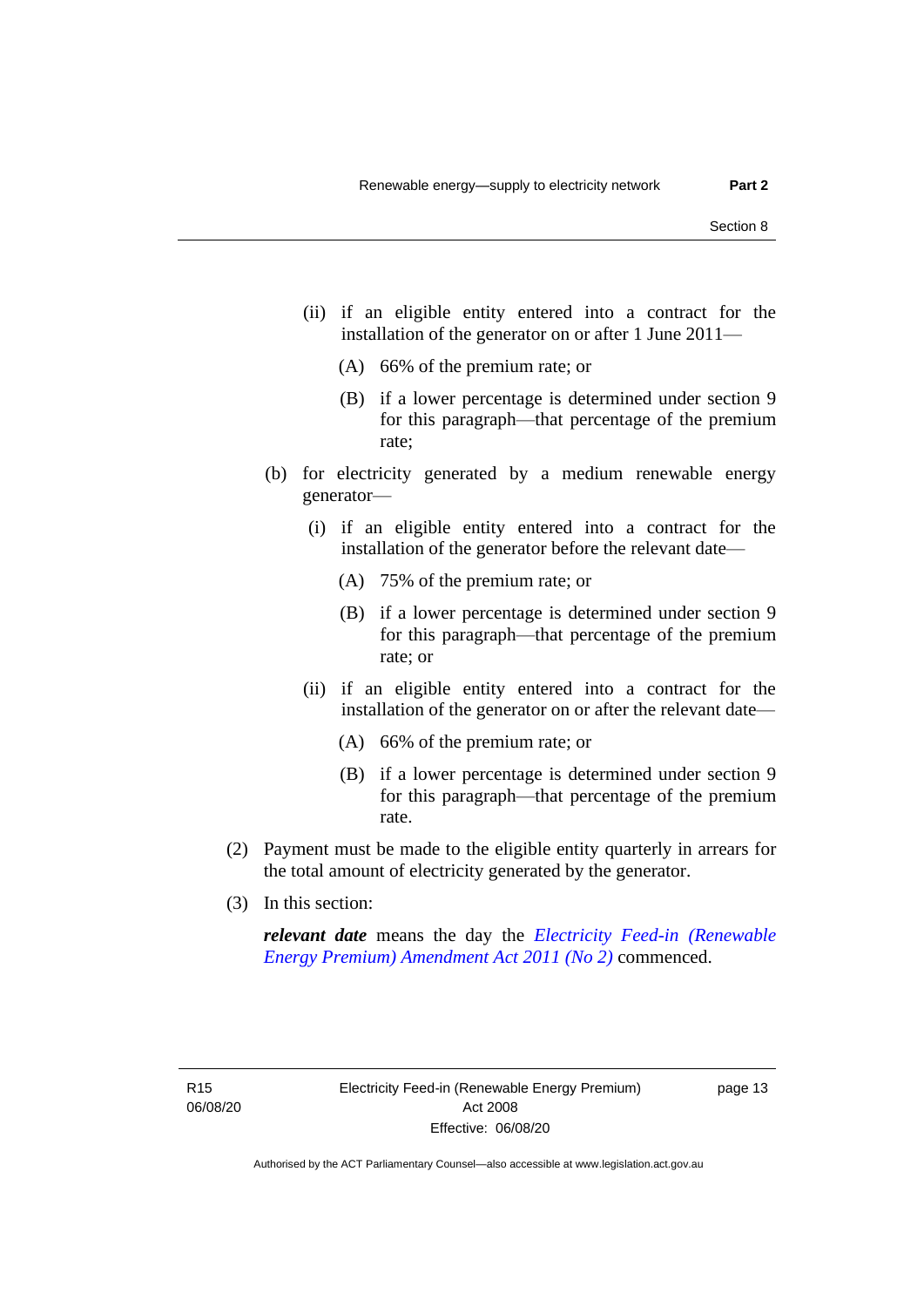Section 8A

# <span id="page-19-0"></span>**8A Recovery of cost of renewable energy premium**

- (1) This section applies if a NERL retailer imposes a recovery of costs on electricity consumers to recover the cost of a renewable energy premium payable to an eligible entity under this Act.
- (2) The recovery of costs must be imposed on an electricity consumer in a way that is in proportion to the amount of electricity used by the consumer.

# <span id="page-19-1"></span>**9 Determination of percentages**

- (1) The Minister may determine percentages for section 8 (Payment for electricity from renewable energy generators).
- (2) A determination is a disallowable instrument.
	- *Note* A disallowable instrument must be notified, and presented to the Legislative Assembly, under the [Legislation Act.](http://www.legislation.act.gov.au/a/2001-14)

page 14 Electricity Feed-in (Renewable Energy Premium) Act 2008 Effective: 06/08/20

R15 06/08/20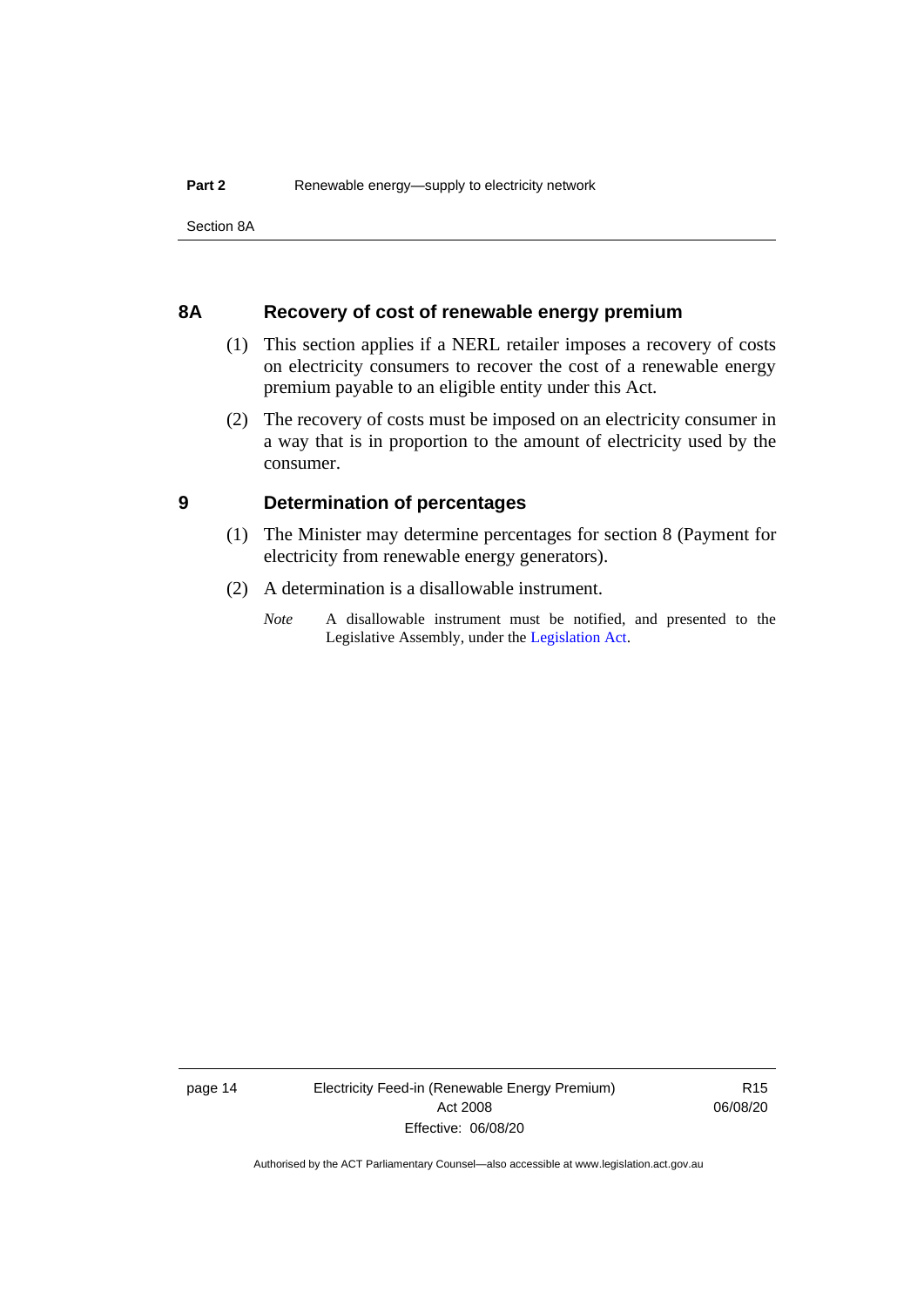# <span id="page-20-0"></span>**Part 3 Renewable energy premium determination of rate**

# <span id="page-20-1"></span>**10 Determination of premium rate**

- (1) The Minister must determine the premium rate for amounts payable by a NERL retailer under section 6 (Feed-in from renewable energy generators to electricity network) for compliant renewable energy generators.
- (2) A determination is a disallowable instrument.
	- *Note* A disallowable instrument must be notified, and presented to the Legislative Assembly, under the [Legislation Act.](http://www.legislation.act.gov.au/a/2001-14)
- (3) In making a determination, the Minister—
	- (a) must seek the advice of the Independent Competition and Regulatory Commission to assist the Minister to determine the premium rate; and
	- (b) must give priority to the following:
		- (i) the desirability of costs under this Act impacting equitably on all electricity users;
		- (ii) the need to encourage the generation of electricity from renewable sources;
		- (iii) the need to reduce emissions from greenhouse gases;
		- (iv) the need to reduce the likely effects of climate change;
		- (v) the desirability of eligible entities being able to recoup investment on renewable energy generators within a reasonable time; and

R15 06/08/20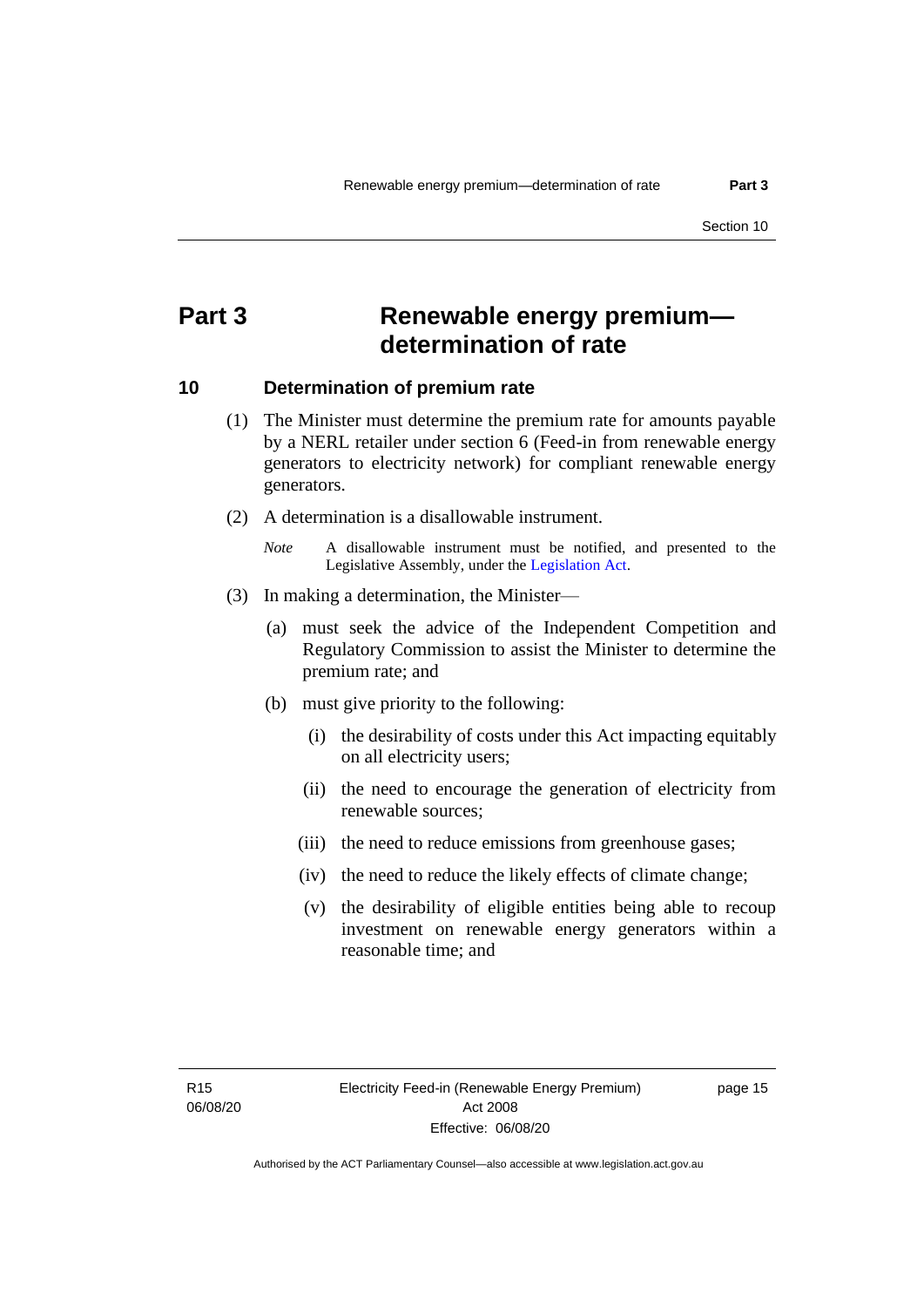- (c) must have regard to the following:
	- (i) the amounts payable under this Act by an electricity distributor;
	- (ii) the amounts payable under this Act by a NERL retailer;
	- (iii) any additional metering costs passed on to an eligible entity because of section 6 (2) (c);
	- (iv) any advice received from the Independent Competition and Regulatory Commission in response to a request under paragraph (a);
	- (v) anything else the Minister considers relevant.
- (4) If the Minister receives any advice requested under subsection (3) (a), the Minister must—
	- (a) present a copy of the advice to the Legislative Assembly within 3 sitting days after receiving the advice; and
	- (b) give a copy of the advice to each member of the Legislative Assembly—
		- (i) at least 14 days before the Minister makes the determination; but
		- (ii) within 30 days after receiving the advice.

## <span id="page-21-0"></span>**11 Premium rate—20 years**

(1) The premium rate for the financial year in which a renewable energy generator is connected to a distributor's network applies, if the generator remains connected to the network, in relation to electricity generated by the generator during the 20 years after the date of the connection.

R15 06/08/20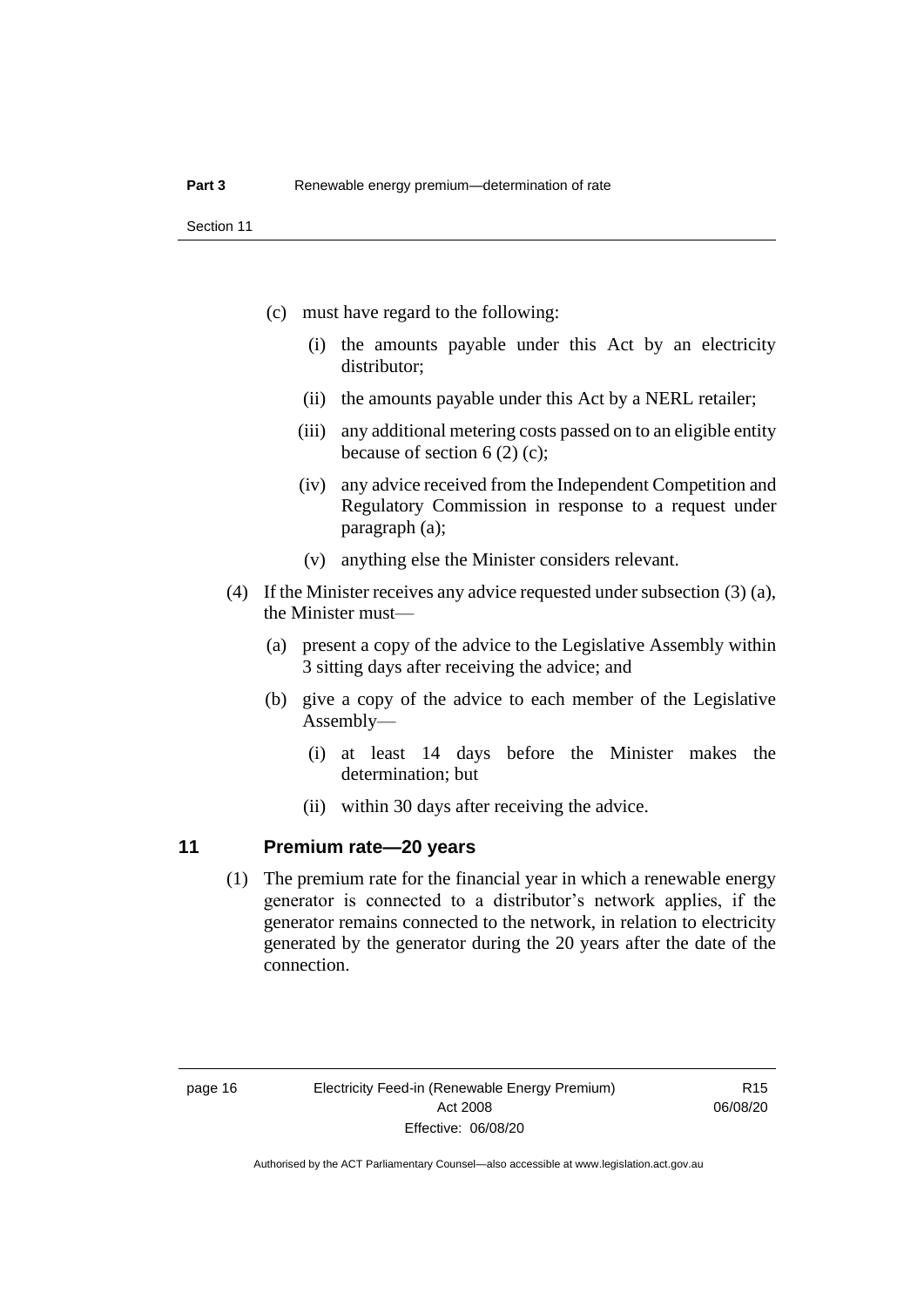- (2) For subsection (1), a generator is taken to remain connected to the network—
	- (a) during any temporary interruption to the connection for repair or maintenance work or relocation of the connection or generator at the same premises; or
	- (b) if the generator is transferred with the premises to another person who is an eligible entity in relation to the premises; or
	- (c) if the generator is transferred to other premises in relation to which the eligible entity is also an eligible entity.
- (3) For subsection (1), a micro renewable energy generator (the *old generator*) is taken to remain connected to the network if—
	- (a) the old generator was or is installed on premises that are, or are on the same parcel of land as, affected residential premises or eligible impacted property; and
	- (b) the affected residential premises or eligible impacted property have been or are to be demolished; and
	- (c) the eligible entity for the affected residential premises or eligible impacted property becomes an eligible entity in relation to other premises (the *new premises*); and
	- (d) a micro renewable energy generator (the *new generator*) is installed on the new premises; and
	- (e) the total capacity of the new generator is not greater than the total capacity of the old generator when the old generator was first connected to the network; and
	- (f) the new generator is connected to the network.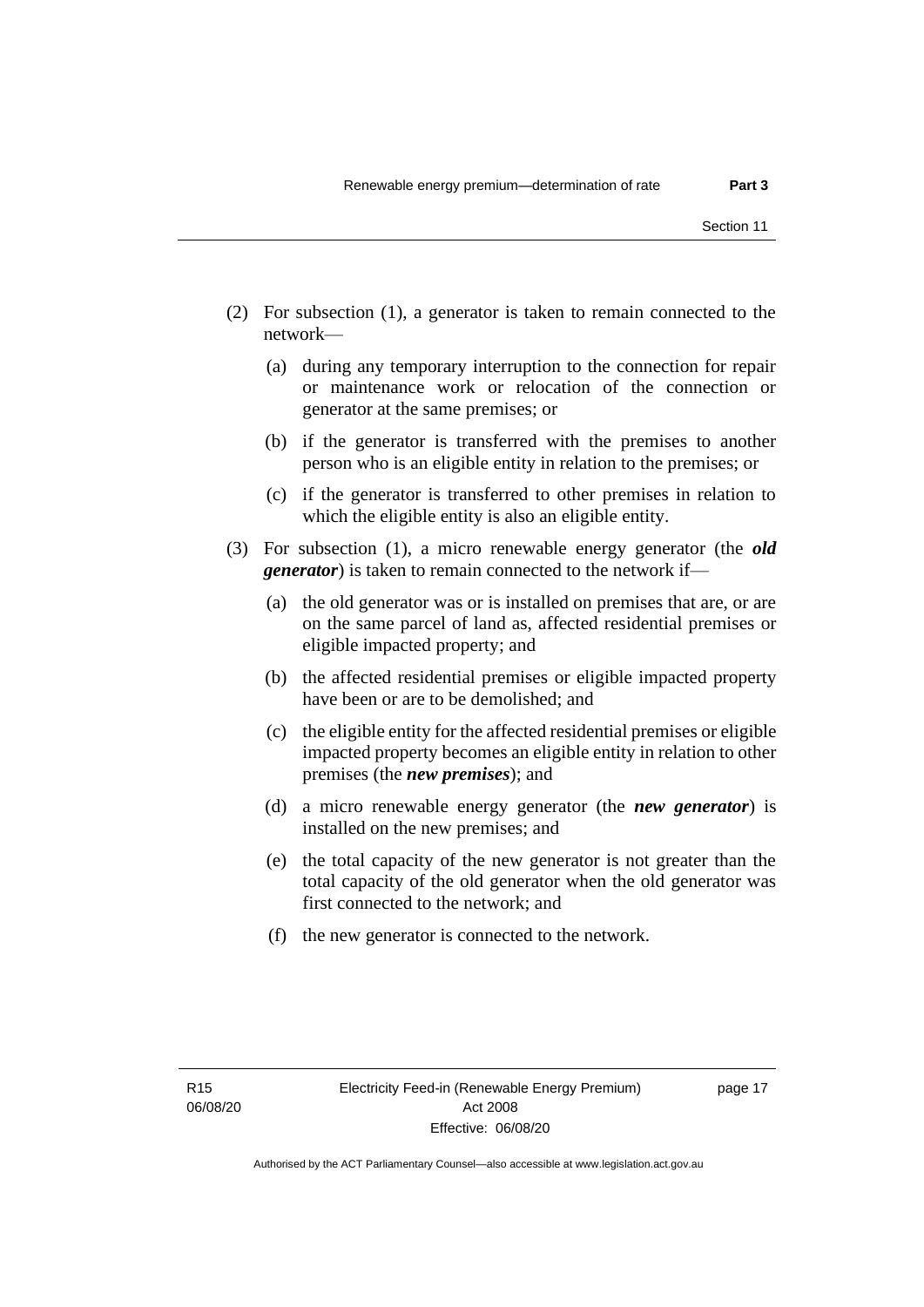Section 11

(4) In this section:

*affected residential premises* means premises, or a part of premises—

- $(a)$  that—
	- (i) are a class 1 or class 2 building; and
	- (ii) contain or have contained loose-fill asbestos insulation; or
- (b) that are included in the affected residential premises register.

*affected residential premises register*—see the *[Dangerous](http://www.legislation.act.gov.au/a/2004-7)  [Substances Act 2004](http://www.legislation.act.gov.au/a/2004-7)*, section 47P (1).

*class*, of building—see the *[Building Act 2004](http://www.legislation.act.gov.au/a/2004-11)*, dictionary.

*eligible impacted property*—see the *[Civil Law \(Sale of Residential](http://www.legislation.act.gov.au/a/2003-40)  [Property\) Act 2003](http://www.legislation.act.gov.au/a/2003-40)*, section 9A (1).

*loose-fill asbestos insulation*—see the *[Dangerous Substances](http://www.legislation.act.gov.au/a/2004-7)  Act [2004](http://www.legislation.act.gov.au/a/2004-7)*, section 47I.

page 18 Electricity Feed-in (Renewable Energy Premium) Act 2008 Effective: 06/08/20

R15 06/08/20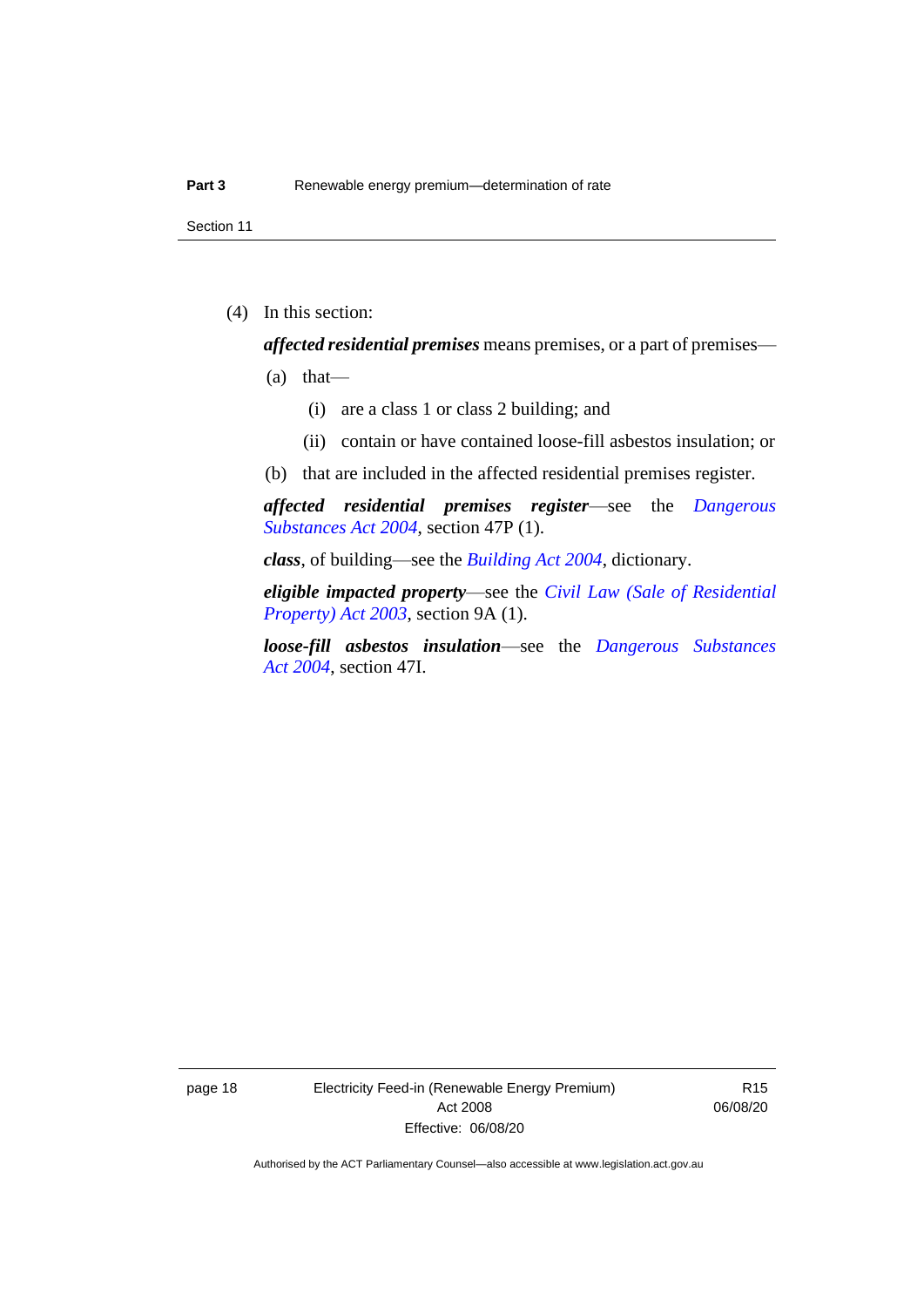# <span id="page-24-0"></span>**Part 3A Reporting**

# <span id="page-24-1"></span>**11A Report by Minister**

The Minister must, within 6 months after the end of each financial year, publish on an appropriate government website a report about the following:

- (a) the number of compliant renewable energy generators installed on premises in the ACT;
- (b) the total capacity of compliant renewable energy generators installed on premises in the ACT;
- (c) the costs under this Act on electricity users.

# <span id="page-24-2"></span>**11B Electricity distributors to give information to Minister**

- (1) The Minister must determine the information required to prepare a report under section 11A (the *required information*).
- (2) A determination is a disallowable instrument.
	- *Note* A disallowable instrument must be notified, and presented to the Legislative Assembly, under the [Legislation Act.](http://www.legislation.act.gov.au/a/2001-14)
- (3) Each of the following entities (a *reporting entity)* must give the Minister the required information:
	- (a) an electricity distributor;
	- (b) a NERL retailer.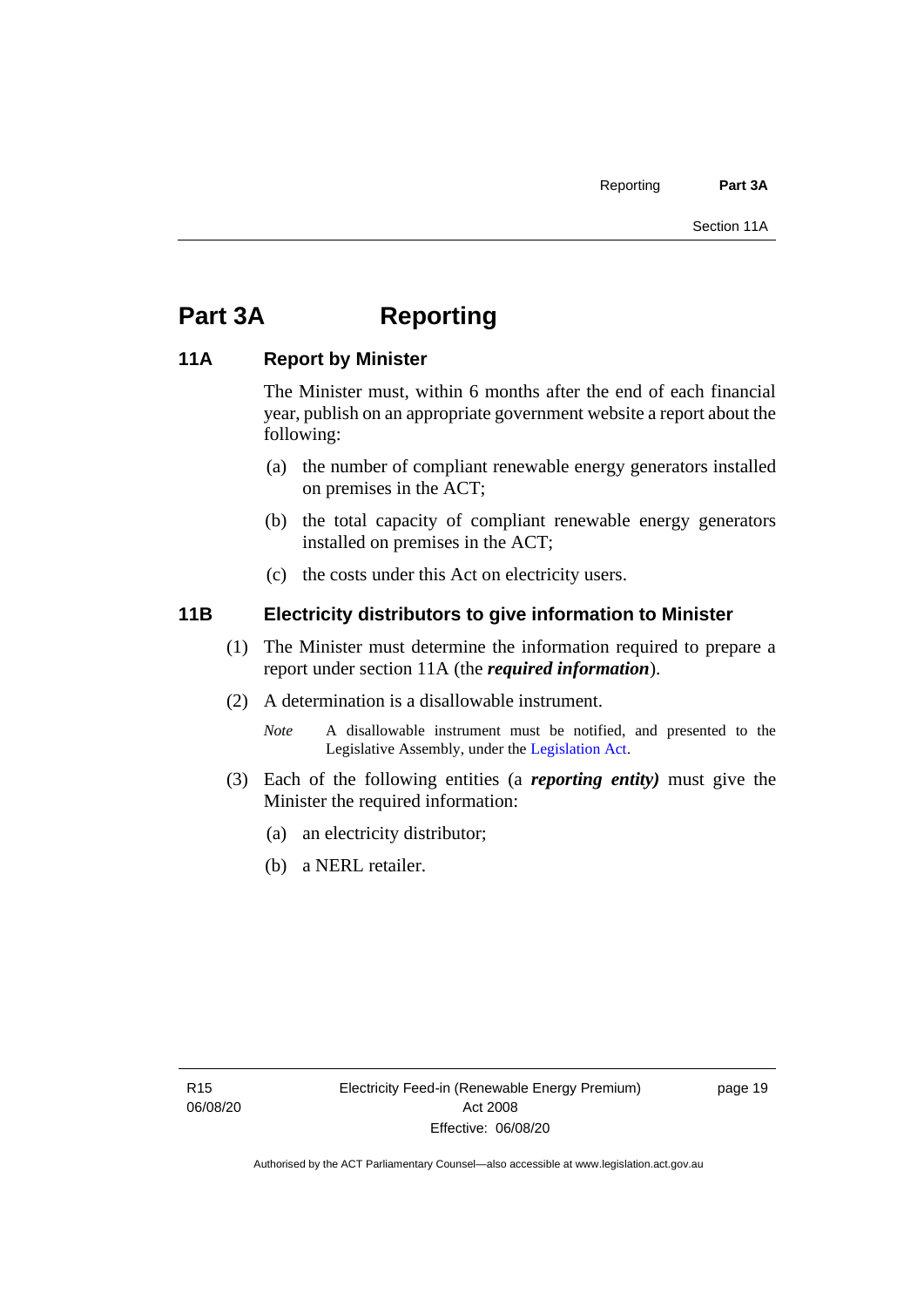#### Part 3A Reporting

Section 11B

(4) If requested in writing, a reporting entity must, within 10 working days after receiving the request, give the Minister any other information the Minister reasonably requires to ensure the accuracy of the required information.

#### **Examples—other information**

- 1 information about how the required information is recorded
- 2 information about how the reporting entity ensures the accuracy of the required information
- 3 information about the experience and training of staff responsible for recording and reporting on the required information
- (5) A reporting entity commits an offence if the entity—
	- (a) is required to give the Minister information under subsection (3) or (4); and
	- (b) fails to give the Minister the information in accordance with this section.

Maximum penalty: 30 penalty units.

- (6) A reporting entity commits an offence if—
	- (a) the entity gives the Minister information required under subsection  $(3)$  or  $(4)$ ; and
	- (b) the information is false or misleading in a material particular; and
	- (c) the entity—
		- (i) knows that the information is false or misleading; or
		- (ii) is reckless about whether the information is false or misleading.

Maximum penalty: 30 penalty units.

R15 06/08/20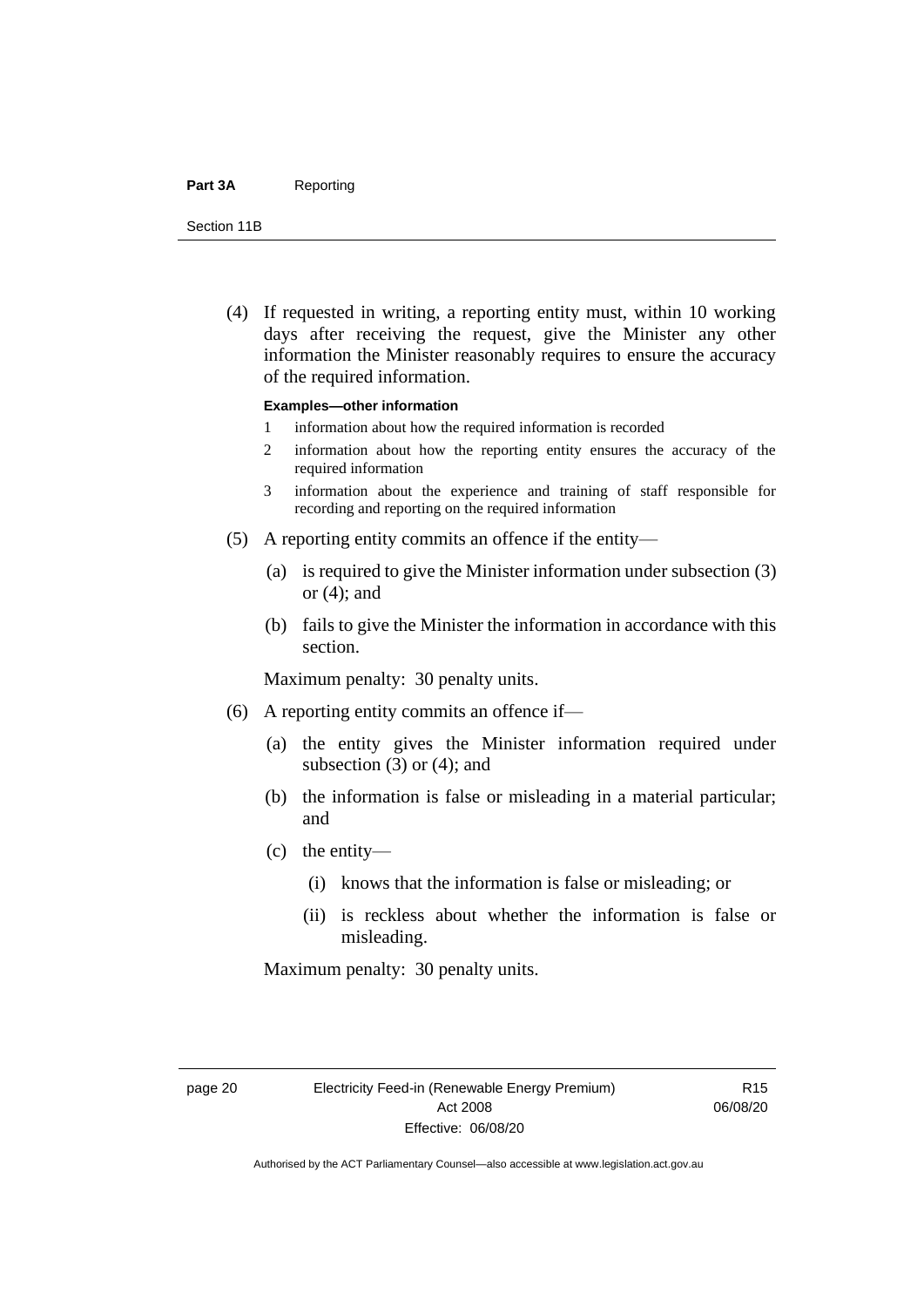# <span id="page-26-0"></span>**11C Audit of information given to Minister**

- (1) The Minister may require a reporting entity to undertake an audit of the information provided by the reporting entity under section 11B, if the Minister believes on reasonable grounds—
	- (a) the information is false, misleading or incomplete; or
	- (b) there is a risk that the information is false, misleading or incomplete.
- (2) The audit must be—
	- (a) completed within 3 months after the day it is required to be undertaken; and
	- (b) paid for by the reporting entity; and
	- (c) undertaken by—
		- (i) an auditor appointed by the Minister; or
		- (ii) if the Minister decides not to appoint an auditor—an auditor that is independent of the reporting entity; and
	- (d) undertaken in accordance with requirements determined by the Minister.
- (3) A determination is a disallowable instrument.
	- *Note* A disallowable instrument must be notified, and presented to the Legislative Assembly, under the [Legislation Act.](http://www.legislation.act.gov.au/a/2001-14)
- (4) A reporting entity commits an offence if—
	- (a) the Minister requires the entity to undertake an audit under subsection (1); and
	- (b) the entity fails to undertake the audit in accordance with this section.

Maximum penalty: 400 penalty units.

R15 06/08/20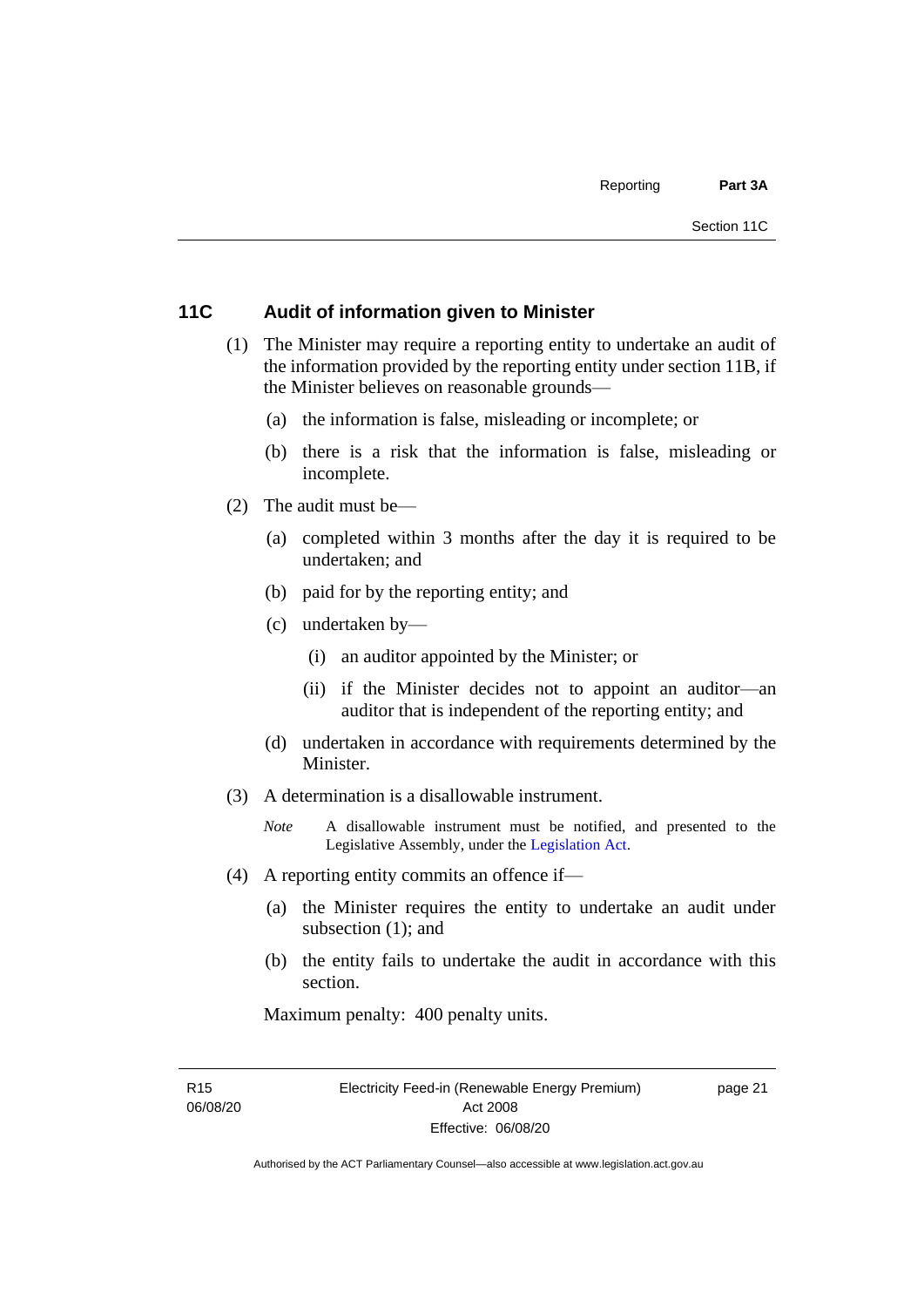Section 11D

# <span id="page-27-0"></span>**Part 3B Passing on reasonable administration costs**

# <span id="page-27-1"></span>**11D Electricity distributors may pass on reasonable administration costs**

- (1) For a financial year, an electricity distributor may pass on its administration costs to an eligible entity up to the maximum amount for the financial year.
- (2) In this section:

*administration costs,* of an electricity distributor, means the administration costs reasonably incurred by the distributor in meeting its obligations under this Act.

*maximum amount* means the amount determined under section 11F.

# <span id="page-27-2"></span>**11E Maximum amount of administration costs—application for determination**

- (1) An electricity distributor may apply to the Minister for a determination of the maximum amount of administration costs the distributor may pass on under section 11D for a financial year (the *relevant financial year*).
- (2) The application must be made no later than 6 months before the beginning of the relevant financial year.
- (3) The application must include—
	- (a) for the financial year immediately before the relevant financial year—the total amount of administration costs—
		- (i) incurred by the electricity distributor in that financial year; and

R15 06/08/20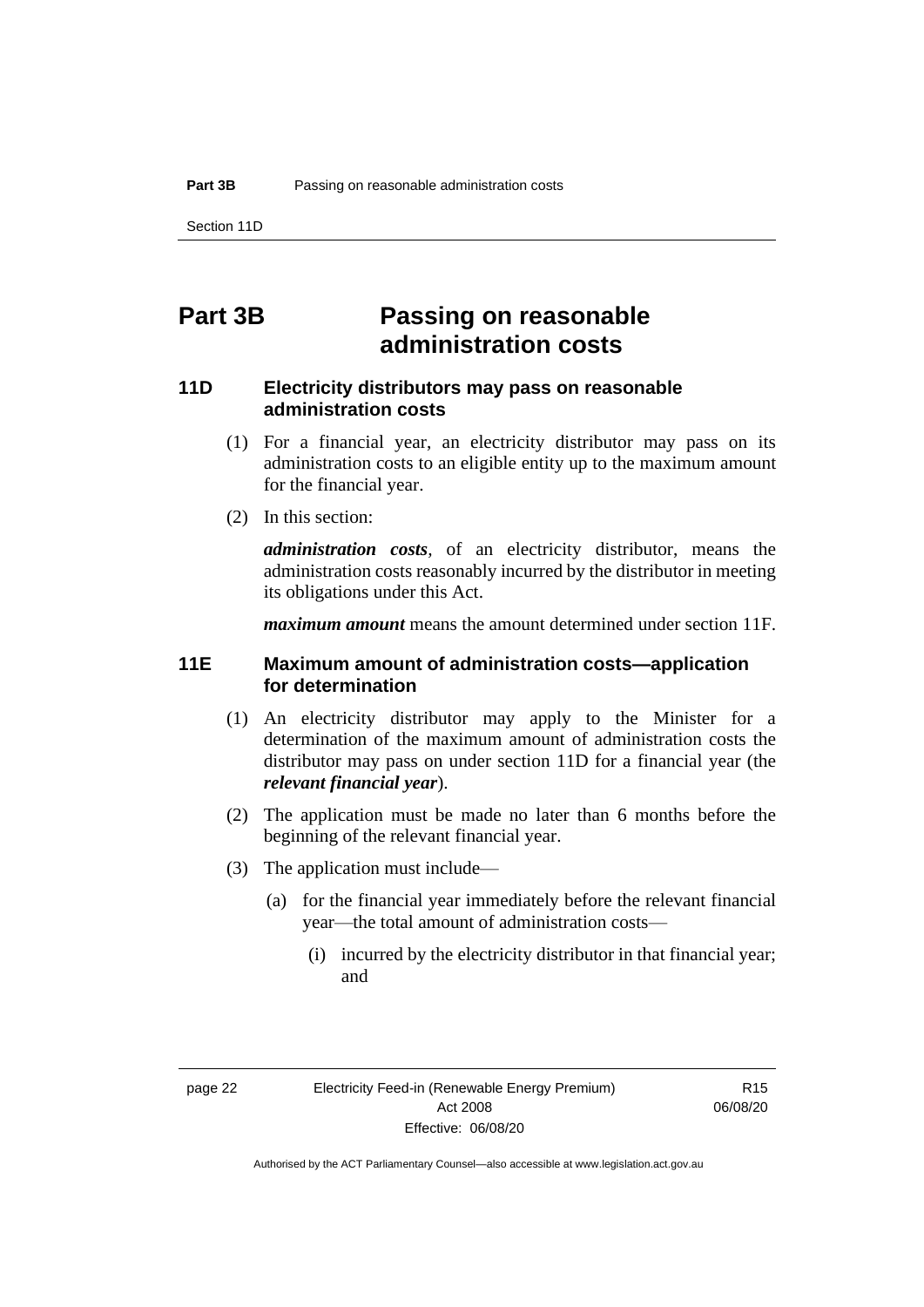- (ii) recovered by the electricity distributor from eligible entities under section 11D in that financial year; and
- (b) the estimated administration costs of the electricity distributor for the relevant financial year.
- (4) If the application does not contain sufficient information for the Minister to make a decision, the Minister may, within 1 month after the day the Minister receives the application, require the electricity distributor to provide further information.
- (5) The electricity distributor must provide the information to the Minister within 10 working days after the day the information is requested.

## <span id="page-28-0"></span>**11F Maximum amount of administration costs—determination**

- (1) This section applies if an electricity distributor makes an application under section 11E for a financial year.
- (2) The Minister must determine the maximum amount that the electricity distributor may pass on to an eligible entity for the financial year no later than 2 months after the day the Minister receives the application.
- (3) In making a determination, the Minister must—
	- (a) consider the information provided by the electricity distributor under section 11E; and
	- (b) ensure that the electricity distributor, eligible entities and ACT electricity consumers are not unreasonably financially disadvantaged by the determination.
- (4) The Minister may determine the maximum amount for the financial year to be—
	- (a) the amount mentioned in section  $11E(3)$  (b); or
	- (b) another amount.

**R15** 06/08/20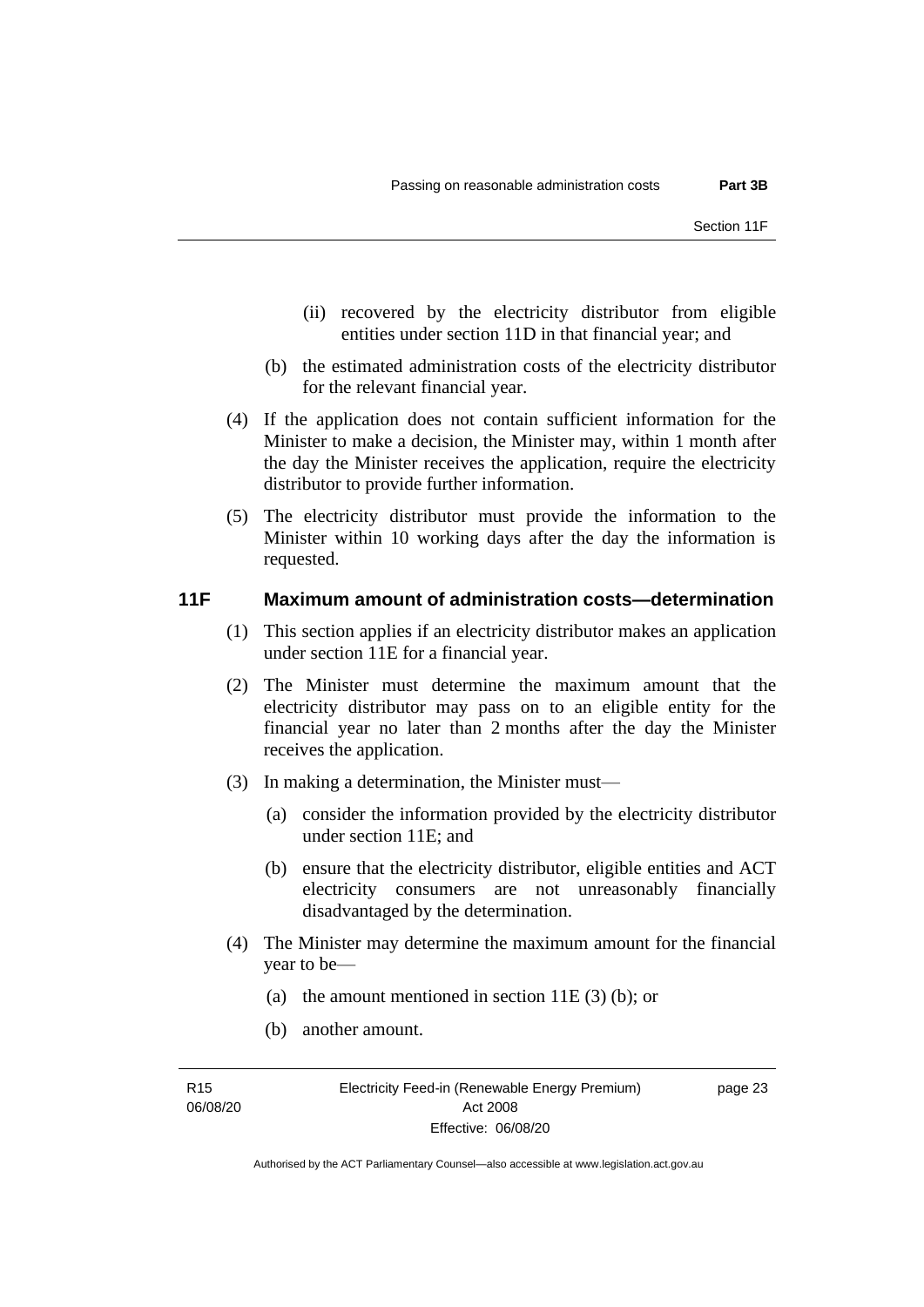Section 11F

- (5) If the Minister does not make a determination within the required period under subsection (2), the maximum amount that the electricity distributor may pass on to an eligible entity for the financial year is taken to be the amount mentioned in section 11E (3) (b).
- (6) A determination under subsection (2) is a disallowable instrument.
	- *Note* A disallowable instrument must be notified, and presented to the Legislative Assembly, under the [Legislation Act.](http://www.legislation.act.gov.au/a/2001-14)

page 24 Electricity Feed-in (Renewable Energy Premium) Act 2008 Effective: 06/08/20

R15 06/08/20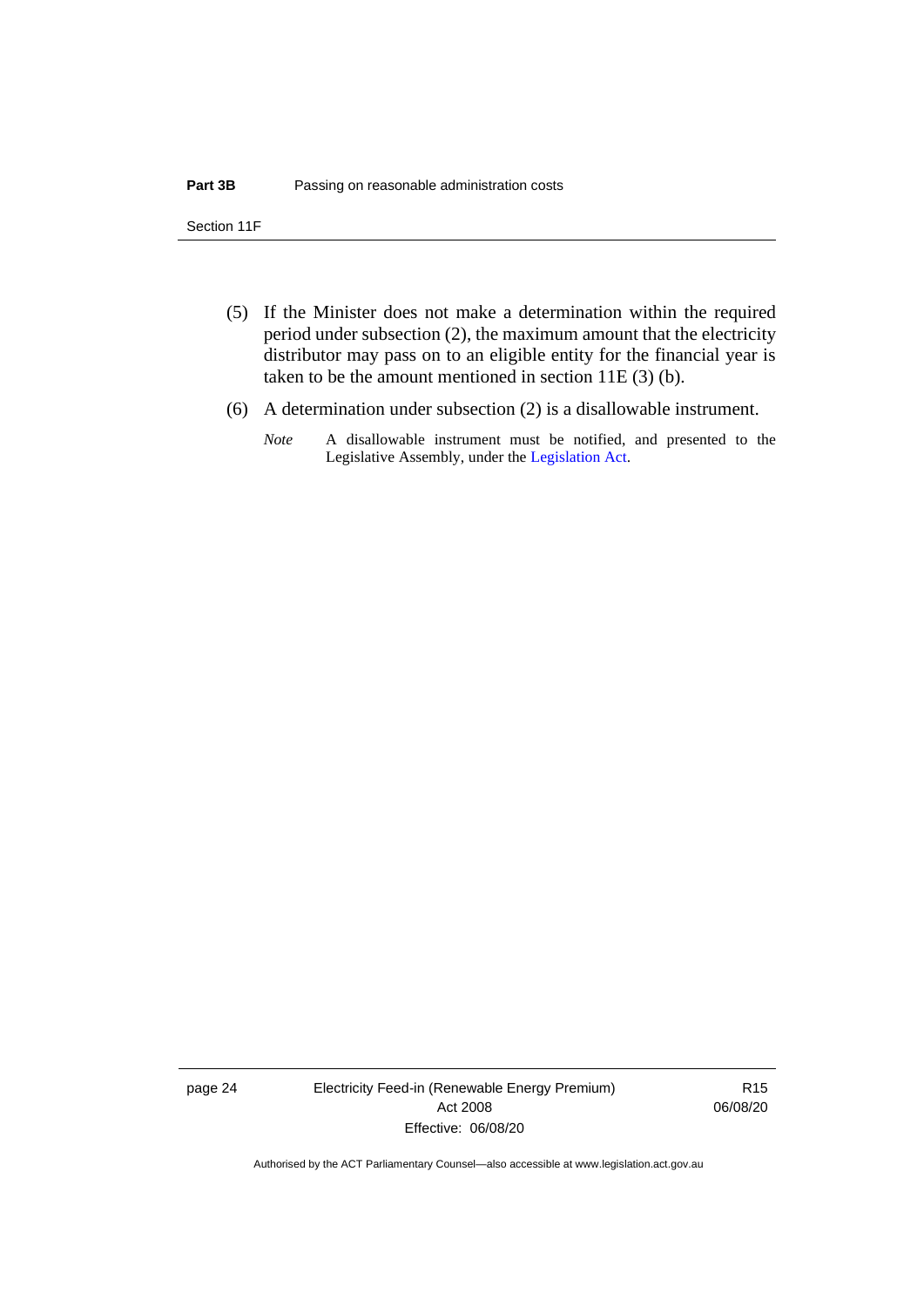# <span id="page-30-0"></span>**Part 4 Miscellaneous**

# <span id="page-30-1"></span>**12 Regulation-making power**

- (1) The Executive may make regulations for this Act.
	- *Note* Regulations must be notified, and presented to the Legislative Assembly, under the [Legislation Act.](http://www.legislation.act.gov.au/a/2001-14)
- (2) A regulation may make provision in relation to notices to be placed at premises where a renewable energy generator is located.
- (3) A regulation may create offences and fix maximum penalties of not more than 30 penalty units for the offences.

# <span id="page-30-2"></span>**13 Review of operation of Act**

- (1) The Minister must review the operation of this Act at least once every 5 years (a *review period*) after the day this Act commences.
- (2) The review must include a consideration of the impact of costs under this Act on electricity users and, in particular, whether the impacts are equitable.
- (3) The Minister must present a copy of the report of the review for a review period to the Legislative Assembly not later than 6 months after the end of the review period.

R15 06/08/20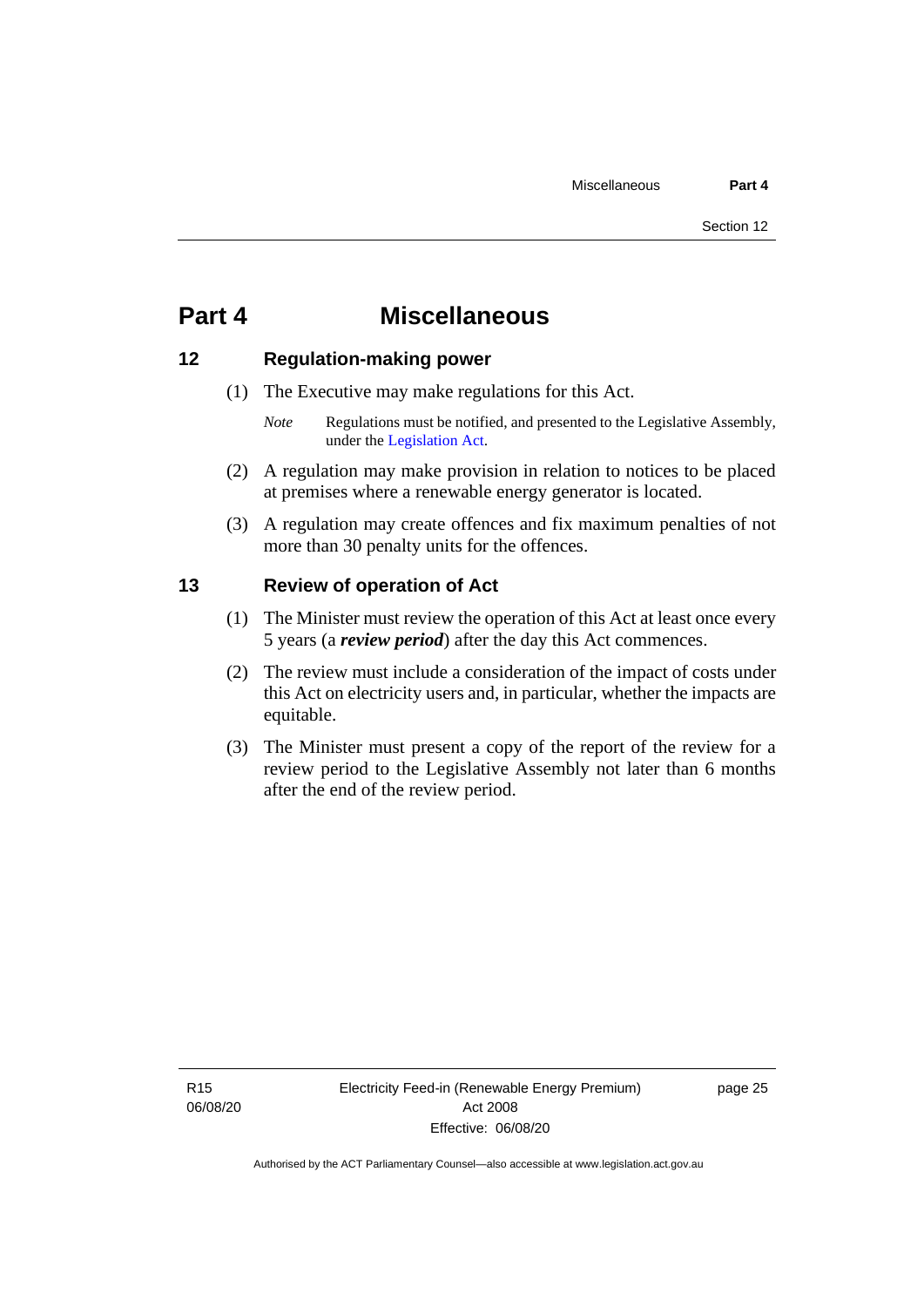**Dictionary** 

# <span id="page-31-0"></span>**Dictionary**

(see  $s$  4)

*Note 1* The [Legislation Act](http://www.legislation.act.gov.au/a/2001-14) contains definitions and other provisions relevant to this Act.

*Note 2* For example, the [Legislation Act,](http://www.legislation.act.gov.au/a/2001-14) dict, pt 1, defines the following terms:

- disallowable instrument (see s 9)
	- **Executive**
	- Minister (see s 162)
	- National Electricity (ACT) Law
	- National Energy Retail Law (ACT)
	- quarter
	- regulation
	- under.

*additional metering costs*, in relation to electricity generated by a renewable energy generator connected to an electricity network, means metering costs associated with the electricity that are in addition to metering costs for which the distributor is responsible under the rules under the *[National Electricity \(ACT\) Law](http://www.legislation.act.gov.au/a/1997-79/default.asp)*.

*capacity*, of a renewable energy generator—see section 5C.

*compliant*—see section 5E.

*electricity distributor*—see the *[Utilities Act 2000](http://www.legislation.act.gov.au/a/2000-65)*, dictionary.

*electricity network*—see the *[Utilities Act 2000](http://www.legislation.act.gov.au/a/2000-65)*, section 7.

*eligible entity—*see section 5F (1).

*medium renewable energy generator*—see section 5D.

*micro renewable energy generator*—see section 5D.

*NERL retailer* means a person who holds a retailer authorisation under the *[National Energy Retail Law \(ACT\)](http://www.legislation.act.gov.au/a/2012-31/default.asp)*.

*normal cost of electricity*—see section 6A.

page 26 Electricity Feed-in (Renewable Energy Premium) Act 2008 Effective: 06/08/20

R15 06/08/20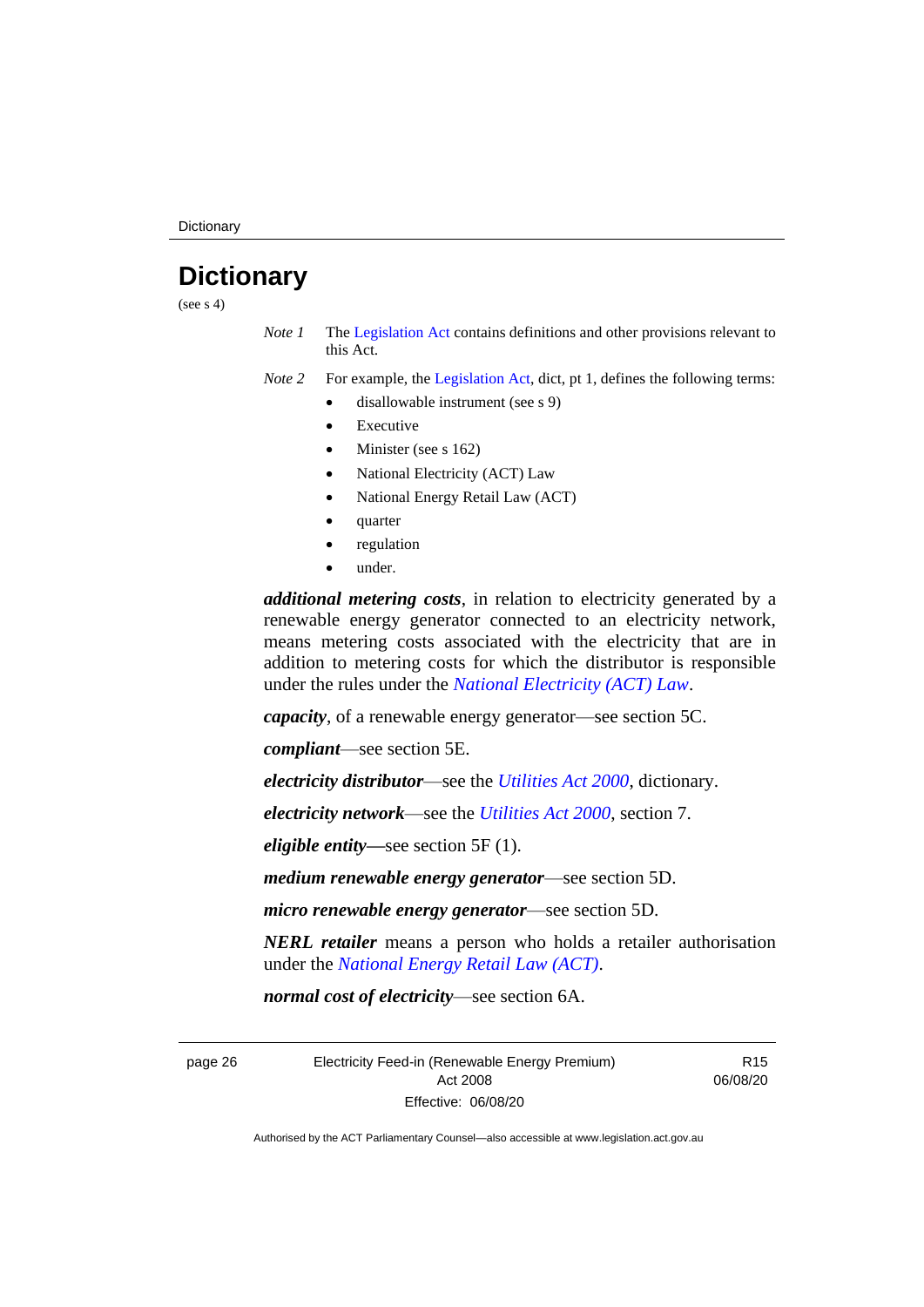*premium rate*, for electricity supplied from a renewable energy generator to an electricity distributor's network, means the premium rate determined under section 10 for the first financial year in which both—

- (a) the generator is connected to the network to enable electricity generated by the generator to be supplied to the network; and
- (b) the eligible entity for the generator makes the application for payment mentioned in section 6 (3).

*renewable energy generator*—see section 5B.

*renewable energy source*—see section 5B.

*reporting entity*—see section 11B (3).

*required information*—see section 11B (1).

R15 06/08/20 Electricity Feed-in (Renewable Energy Premium) Act 2008 Effective: 06/08/20

page 27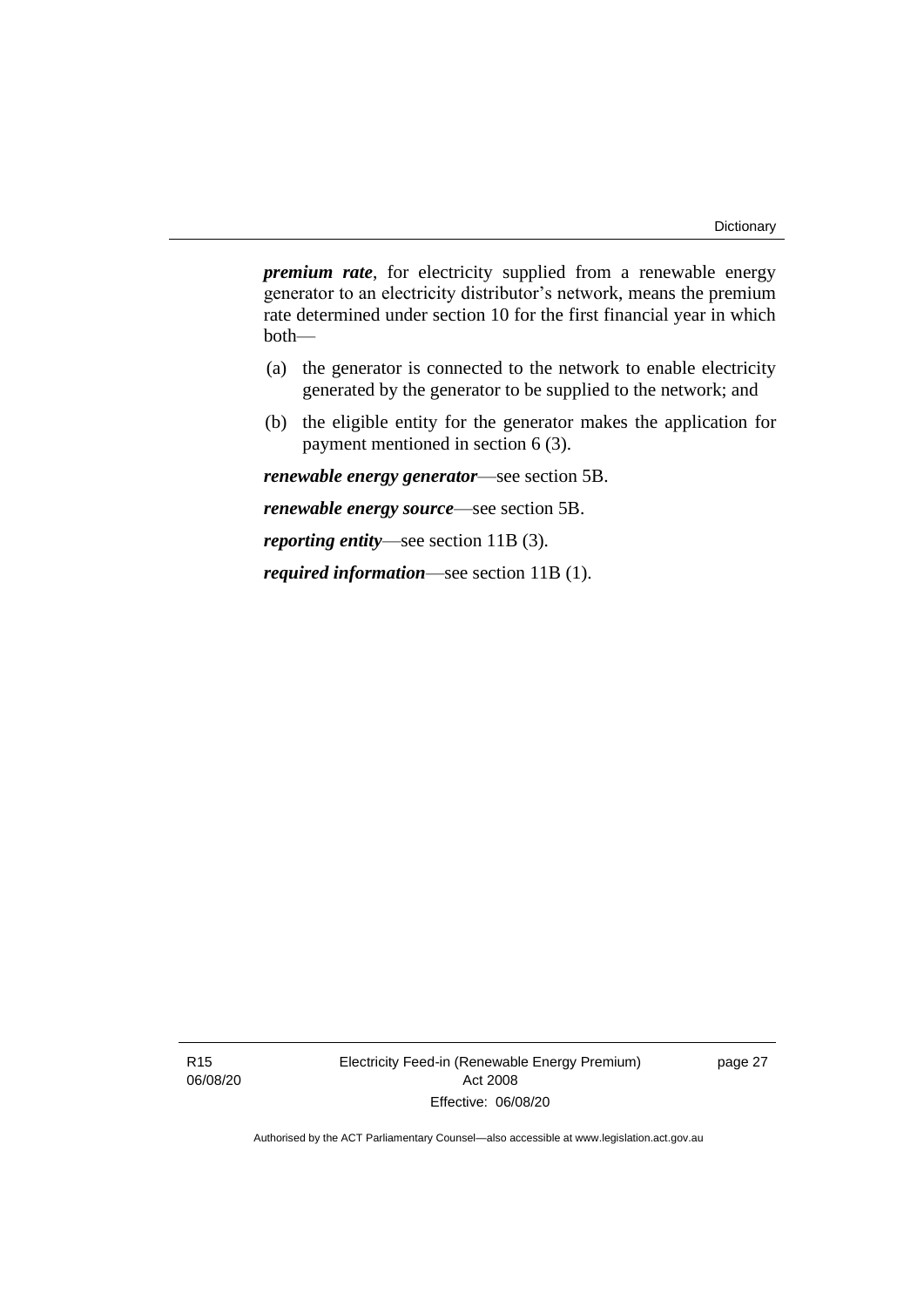1 About the endnotes

# <span id="page-33-1"></span><span id="page-33-0"></span>**Endnotes**

# **1 About the endnotes**

Amending and modifying laws are annotated in the legislation history and the amendment history. Current modifications are not included in the republished law but are set out in the endnotes.

Not all editorial amendments made under the *[Legislation Act 2001](http://www.legislation.act.gov.au/a/2001-14)*, part 11.3 are annotated in the amendment history. Full details of any amendments can be obtained from the Parliamentary Counsel's Office.

Uncommenced amending laws are not included in the republished law. The details of these laws are underlined in the legislation history. Uncommenced expiries are underlined in the legislation history and amendment history.

If all the provisions of the law have been renumbered, a table of renumbered provisions gives details of previous and current numbering.

The endnotes also include a table of earlier republications.

| $A = Act$<br>$AF =$ Approved form<br>$am = amended$<br>$amdt = amendment$<br>$AR = Assembly resolution$<br>$ch = chapter$<br>$CN =$ Commencement notice<br>$def = definition$<br>$DI = Disallowable instrument$<br>$dict = dictionary$<br>$disallowed = disallowed by the Legislative$<br>Assembly<br>$div = division$<br>$exp = expires/expired$<br>$Gaz = gazette$<br>$h dq =$ heading<br>$IA = Interpretation Act 1967$<br>$ins = inserted/added$<br>$LA =$ Legislation Act 2001 | $NI =$ Notifiable instrument<br>$o = order$<br>$om = omitted/repealed$<br>$ord = ordinance$<br>$orig = original$<br>par = paragraph/subparagraph<br>$pres = present$<br>$prev = previous$<br>$(\text{prev}) = \text{previously}$<br>$pt = part$<br>$r = rule/subrule$<br>$reloc = relocated$<br>$renum = renumbered$<br>$R[X]$ = Republication No<br>$RI = reissue$<br>$s = section/subsection$<br>$sch = schedule$<br>$sdiv = subdivision$<br>$SL = Subordinate$ law |
|-------------------------------------------------------------------------------------------------------------------------------------------------------------------------------------------------------------------------------------------------------------------------------------------------------------------------------------------------------------------------------------------------------------------------------------------------------------------------------------|-----------------------------------------------------------------------------------------------------------------------------------------------------------------------------------------------------------------------------------------------------------------------------------------------------------------------------------------------------------------------------------------------------------------------------------------------------------------------|
|                                                                                                                                                                                                                                                                                                                                                                                                                                                                                     |                                                                                                                                                                                                                                                                                                                                                                                                                                                                       |
| $LR =$ legislation register                                                                                                                                                                                                                                                                                                                                                                                                                                                         | $sub =$ substituted                                                                                                                                                                                                                                                                                                                                                                                                                                                   |
| $LRA =$ Legislation (Republication) Act 1996                                                                                                                                                                                                                                                                                                                                                                                                                                        | $underlining = whole or part not commenced$                                                                                                                                                                                                                                                                                                                                                                                                                           |
| $mod = modified/modification$                                                                                                                                                                                                                                                                                                                                                                                                                                                       | or to be expired                                                                                                                                                                                                                                                                                                                                                                                                                                                      |
|                                                                                                                                                                                                                                                                                                                                                                                                                                                                                     |                                                                                                                                                                                                                                                                                                                                                                                                                                                                       |

# <span id="page-33-2"></span>**2 Abbreviation key**

page 28 Electricity Feed-in (Renewable Energy Premium) Act 2008 Effective: 06/08/20

R15 06/08/20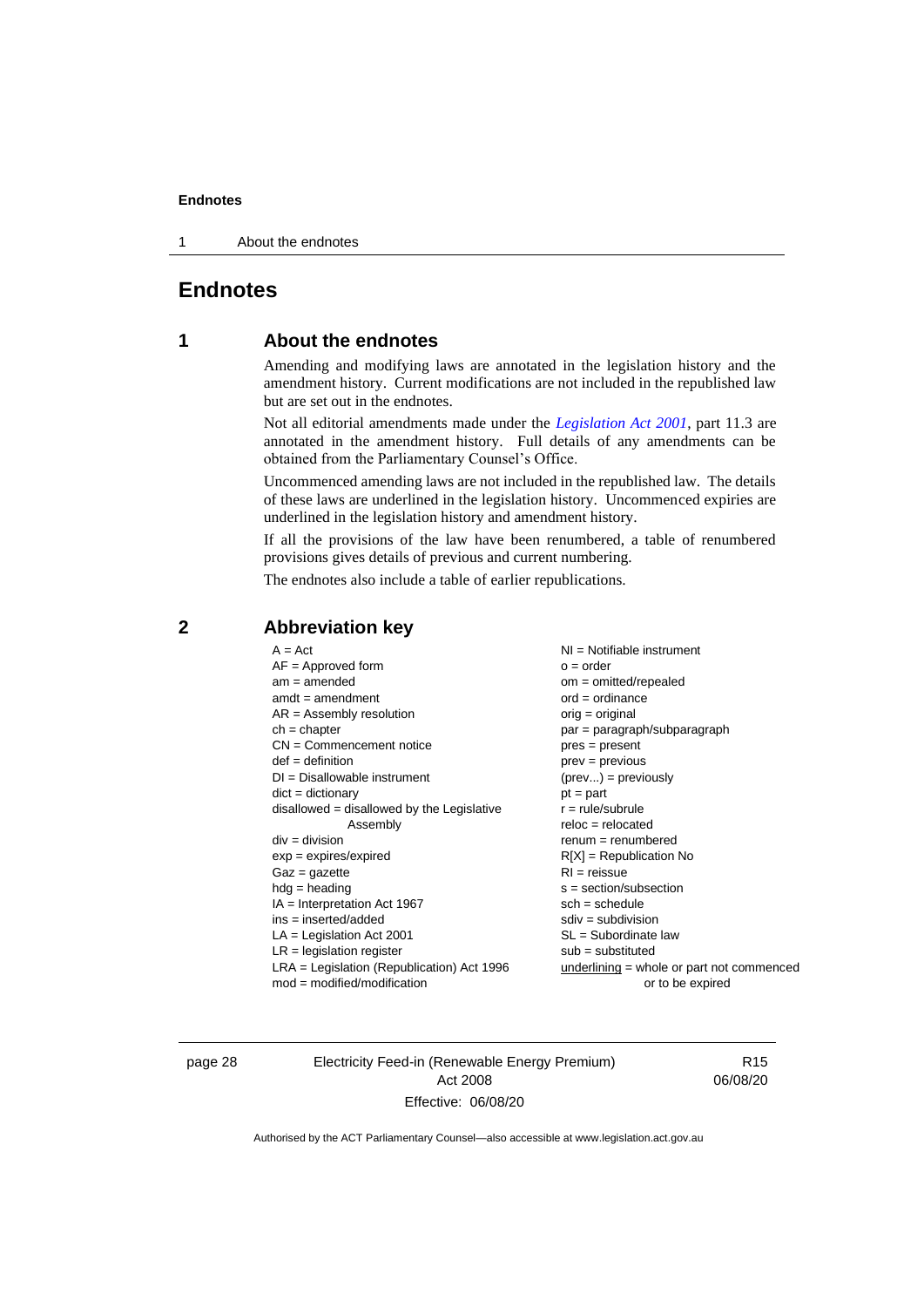### <span id="page-34-0"></span>**3 Legislation history**

#### **Electricity Feed-in (Renewable Energy Premium) Act 2008 A2008-21** notified LR 9 July 2008

s 1, s 2 commenced 9 July 2008 (LA s 75 (1))

remainder commenced 1 March 2009 (s 2 and [CN2009-5\)](http://www.legislation.act.gov.au/cn/2009-5/default.asp)

as amended by

#### **[Electricity Feed-in \(Renewable Energy Premium\) Amendment](http://www.legislation.act.gov.au/a/2009-8)  Act [2009](http://www.legislation.act.gov.au/a/2009-8) A2009-8**

notified LR 2 March 2009

s 1, s 2 taken to have commenced 1 March 2009 (LA s 75 (2)) remainder taken to have commenced 1 March 2009 (s 2 and see A2008-21)

#### **[Electricity Feed-in \(Renewable Energy Premium\) Amendment](http://www.legislation.act.gov.au/a/2011-6)  Act [2011](http://www.legislation.act.gov.au/a/2011-6) A2011-6**

notified LR 24 February 2011 s 1, s 2 commenced 24 February 2011 (LA s 75 (1)) remainder commenced 7 March 2011 (s 2 and [CN2011-3\)](http://www.legislation.act.gov.au/cn/2011-3/default.asp)

#### **[Electricity Feed-in \(Renewable Energy Premium\) Amendment](http://www.legislation.act.gov.au/a/2011-25)  Act [2011 \(No 2\)](http://www.legislation.act.gov.au/a/2011-25) A2011-25**

notified LR 11 July 2011 s 1, s 2 commenced 11 July 2011 (LA s 75 (1)) remainder commenced 12 July 2011 (s 2)

## **[Statute Law Amendment Act 2011 \(No](http://www.legislation.act.gov.au/a/2011-52) 3) A2011-52 sch 3 pt 3.21**

notified LR 28 November 2011 s 1, s 2 commenced 28 November 2011 (LA s 75 (1)) sch 3 pt 3.21 commenced 12 December 2011 (s 2)

#### **[National Energy Retail Law \(Consequential Amendments\) Act 2012](http://www.legislation.act.gov.au/a/2012-32) A2012-32 pt 3**

notified LR 14 June 2012

s 1, s 2 commenced 14 June 2012 (LA s 75 (1)) pt 3 commenced 1 July 2012 (s 2 (1) and see [National Energy Retail](http://www.legislation.act.gov.au/a/2012-31)  [Law \(ACT\) Act](http://www.legislation.act.gov.au/a/2012-31) 2012 A2012-31, s 2 (1) and [CN2012-12\)](http://www.legislation.act.gov.au/cn/2012-12/default.asp)

R15 06/08/20 Electricity Feed-in (Renewable Energy Premium) Act 2008 Effective: 06/08/20

page 29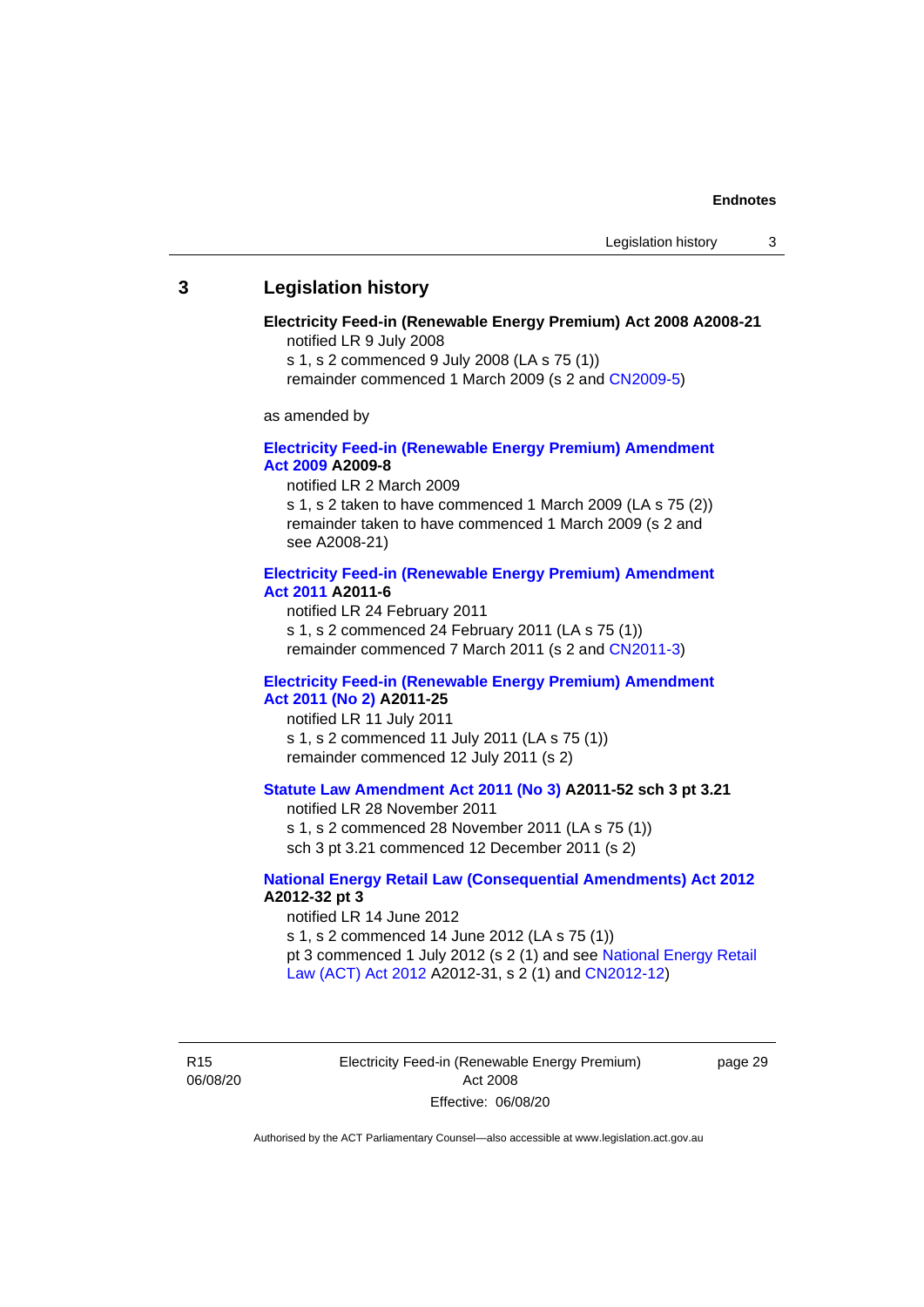3 Legislation history

#### **[Training and Tertiary Education Amendment Act 2014](http://www.legislation.act.gov.au/a/2014-48) A2014-48 sch 1 pt 1.9**

notified LR 6 November 2014

s 1, s 2 commenced 6 November 2014 (LA s 75 (1))

sch 1 pt 1.9 commenced 20 November 2014 (s 2)

## **[Dangerous Substances \(Loose-fill Asbestos Eradication\) Legislation](http://www.legislation.act.gov.au/a/2015-6/default.asp)  [Amendment Act 2015](http://www.legislation.act.gov.au/a/2015-6/default.asp) A2015-6 sch 1 pt 1.4**

notified LR 31 March 2015

s 1, s 2 commenced 31 March 2015 (LA s 75 (1))

sch 1 pt 1.4 commenced 17 April 2015 (s 2 and [CN2015-6\)](http://www.legislation.act.gov.au/cn/2015-6/default.asp)

## **[Electricity Feed-in Tariff Schemes Legislation Amendment Act 2015](http://www.legislation.act.gov.au/a/2015-20/default.asp) A2015-20 pt 3**

notified LR 15 June 2015 s 1, s 2 commenced 15 June 2015 (LA s 75 (1)) pt 3 commenced 16 June 2015 (s 2)

### **[Building \(Loose-fill Asbestos Eradication\) Legislation Amendment](http://www.legislation.act.gov.au/a/2015-42/default.asp)  [Act 2015](http://www.legislation.act.gov.au/a/2015-42/default.asp) A2015-42 pt 7**

notified LR 5 November 2015

s 1, s 2 commenced 5 November 2015 (LA s 75 (1))

pt 7 commenced 13 November 2015 (s 2 (1) and [CN2015-21\)](http://www.legislation.act.gov.au/cn/2015-21/default.asp)

#### **[Planning, Building and Environment Legislation Amendment Act](http://www.legislation.act.gov.au/a/2016-2/default.asp)  [2016](http://www.legislation.act.gov.au/a/2016-2/default.asp) A2016-2 pt 3**

notified LR 23 February 2016 s 1, s 2 commenced 23 February 2016 (LA s 75 (1)) pt 3 commenced 24 February 2016 (s 2)

### **[Co-operatives National Law \(ACT\) Act 2017](http://www.legislation.act.gov.au/a/2017-8/default.asp) A2017-8 sch 2 pt 2.2**

notified LR 4 April 2017 s 1, s 2 commenced 4 April 2017 (LA s 75 (1)) sch 2 pt 2.2 commenced 1 May 2017 (s 2)

# **[Planning, Building and Environment Legislation Amendment](http://www.legislation.act.gov.au/a/2017-20/default.asp)  Act 2017 [\(No 2\)](http://www.legislation.act.gov.au/a/2017-20/default.asp) A2017-20 pt 4**

notified LR 15 June 2017 s 1, s 2 commenced 15 June 2017 (LA s 75 (1)) pt 4 commenced 16 June 2017 (s 2)

page 30 Electricity Feed-in (Renewable Energy Premium) Act 2008 Effective: 06/08/20

R15 06/08/20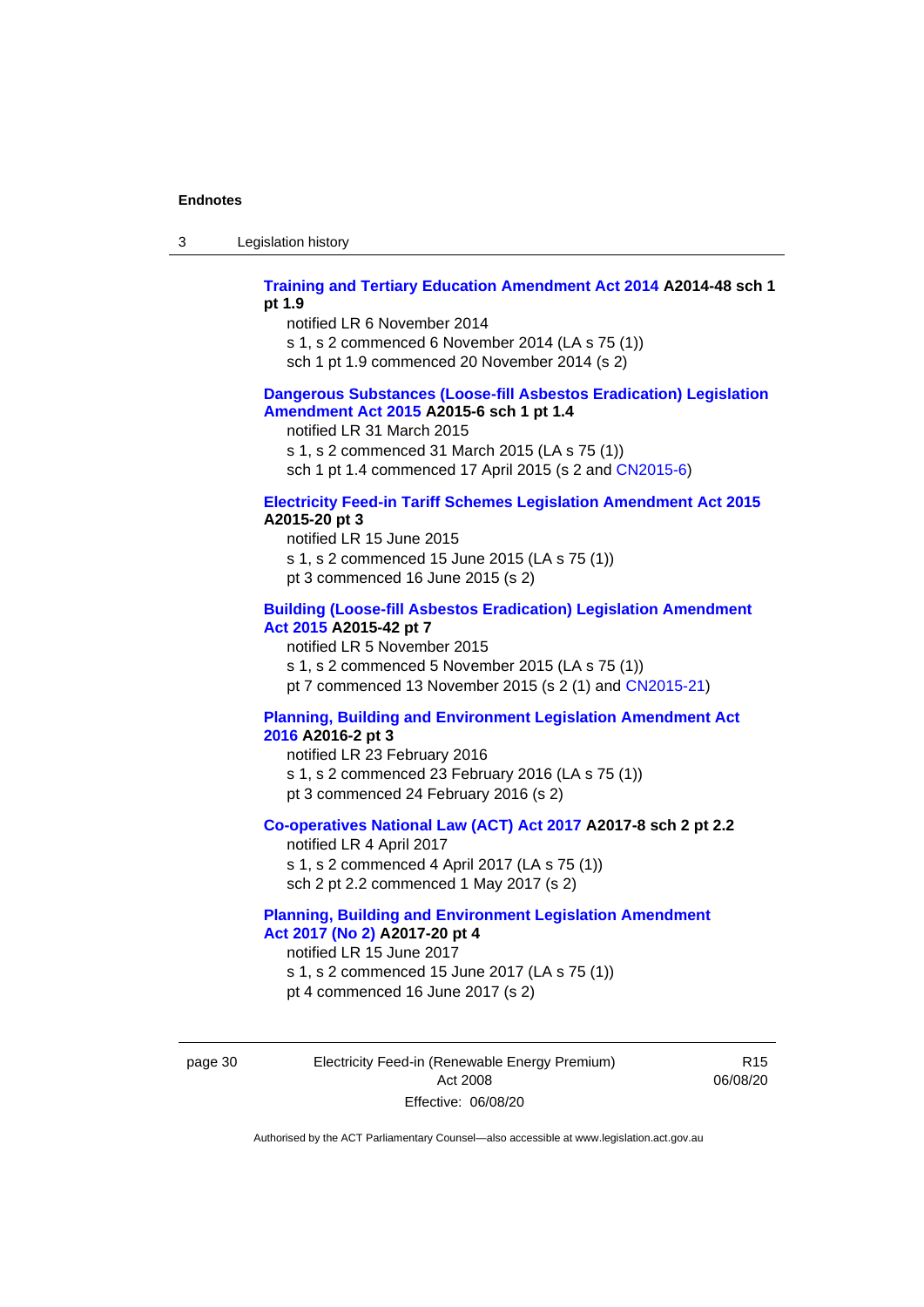Legislation history 3

#### **[Loose-fill Asbestos Legislation Amendment Act 2020](http://www.legislation.act.gov.au/a/2020-20/default.asp) A2020-20 sch 1 pt 1.5**

notified LR 27 May 2020

s 1, s 2 commenced 27 May 2020 (LA s 75 (1)) sch 1 pt 1.5 commenced 1 July 2020 (s 2)

## **[Electricity Feed-in \(Renewable Energy Premium\) Amendment](http://www.legislation.act.gov.au/a/2020-37)  Act [2020](http://www.legislation.act.gov.au/a/2020-37) A2020-37**

notified LR 5 August 2020

s 1, s 2 commenced 5 August 2020 (LA s 75 (1)) remainder commenced 6 August 2020 (s 2)

R15 06/08/20 Electricity Feed-in (Renewable Energy Premium) Act 2008 Effective: 06/08/20

page 31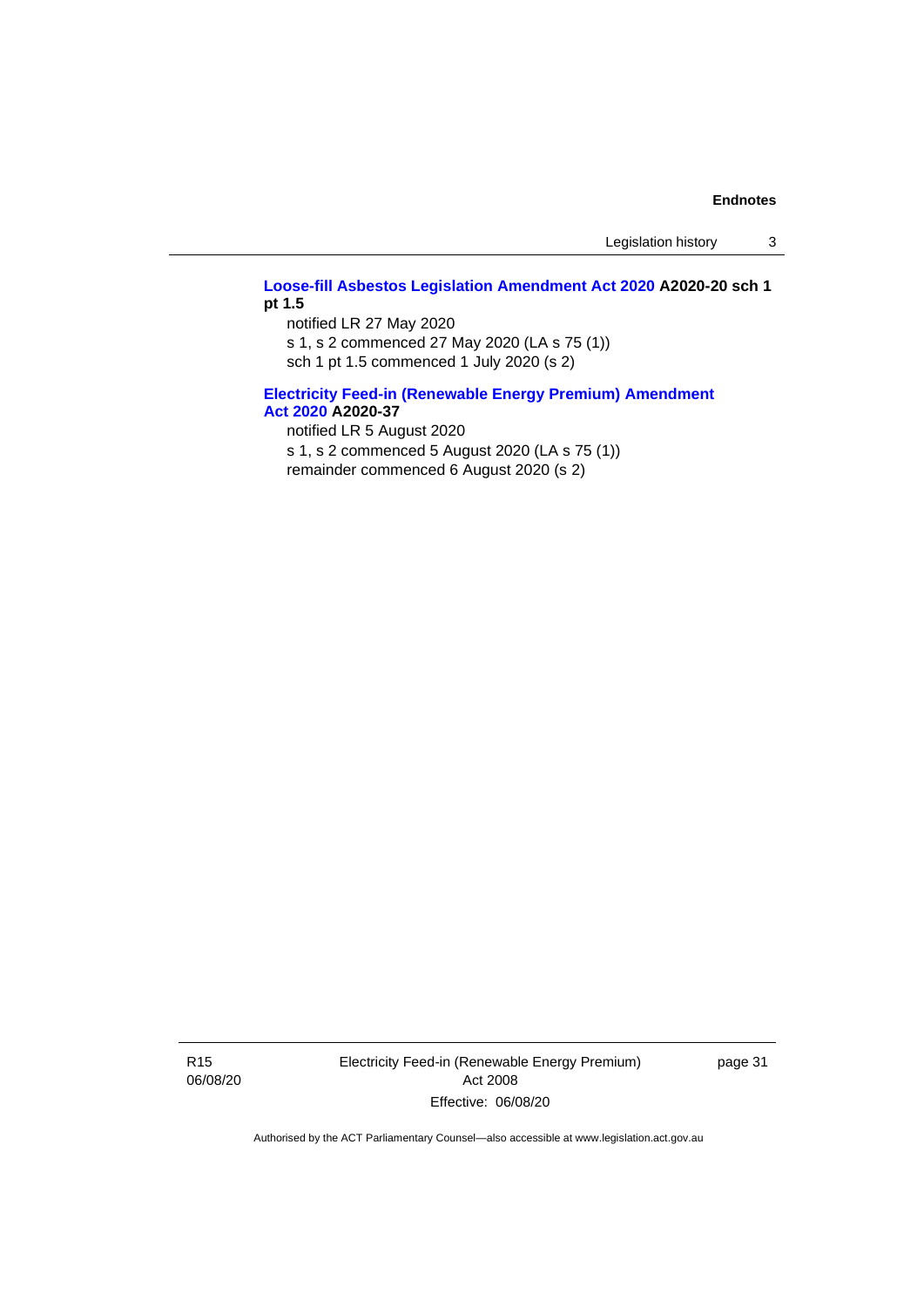4 Amendment history

#### <span id="page-37-0"></span>**4 Amendment history**

```
Commencement
s 2 om LA s 89 (4)
Objects of Act
 A2009-8 s 4
Offences against Act—application of Criminal Code etc<br>s 5AA ins A2015-20 s 11
                A2015-20 s 11
Objects and important concepts
pt 1A hdg ins A2009-8 s 5
Objects of Act
s 5A ins A2009-8 s 5
Meaning of renewable energy generator and renewable energy source
s 5B ins A2009-8 s 5
               sub A2011-6 s 4
               am A2015-20 s 12
Meaning of capacity
 A2009-8 s 5
               sub A2011-6 s 4
Meaning of medium renewable energy generator and micro renewable 
energy generator
                A2009-8 s 5
               sub A2011-6 s 4
Meaning of compliant
s 5E ins A2011-6 s 4
               am A2011-25 s 4; A2015-20 s 13; A2017-20 s 10, s 11
Meaning of eligible entity
s 5F ins A2011-6 s 4
               am A2011-52 amdt 3.74; A2012-32 s 6, s 7; A2014-48
                amdt 1.18, amdt 1.19; A2017-8 amdt 2.2; amdt 2.3
Feed-in from renewable energy generators to electricity network
s 6 A2009-8 A2011-6 s 5;
                A2012-32 ss 8-10
What is the normal cost of electricity?
 A2009-8 s 9
Utility service
 A2012-32 s 11
```
page 32 Electricity Feed-in (Renewable Energy Premium) Act 2008 Effective: 06/08/20

R15 06/08/20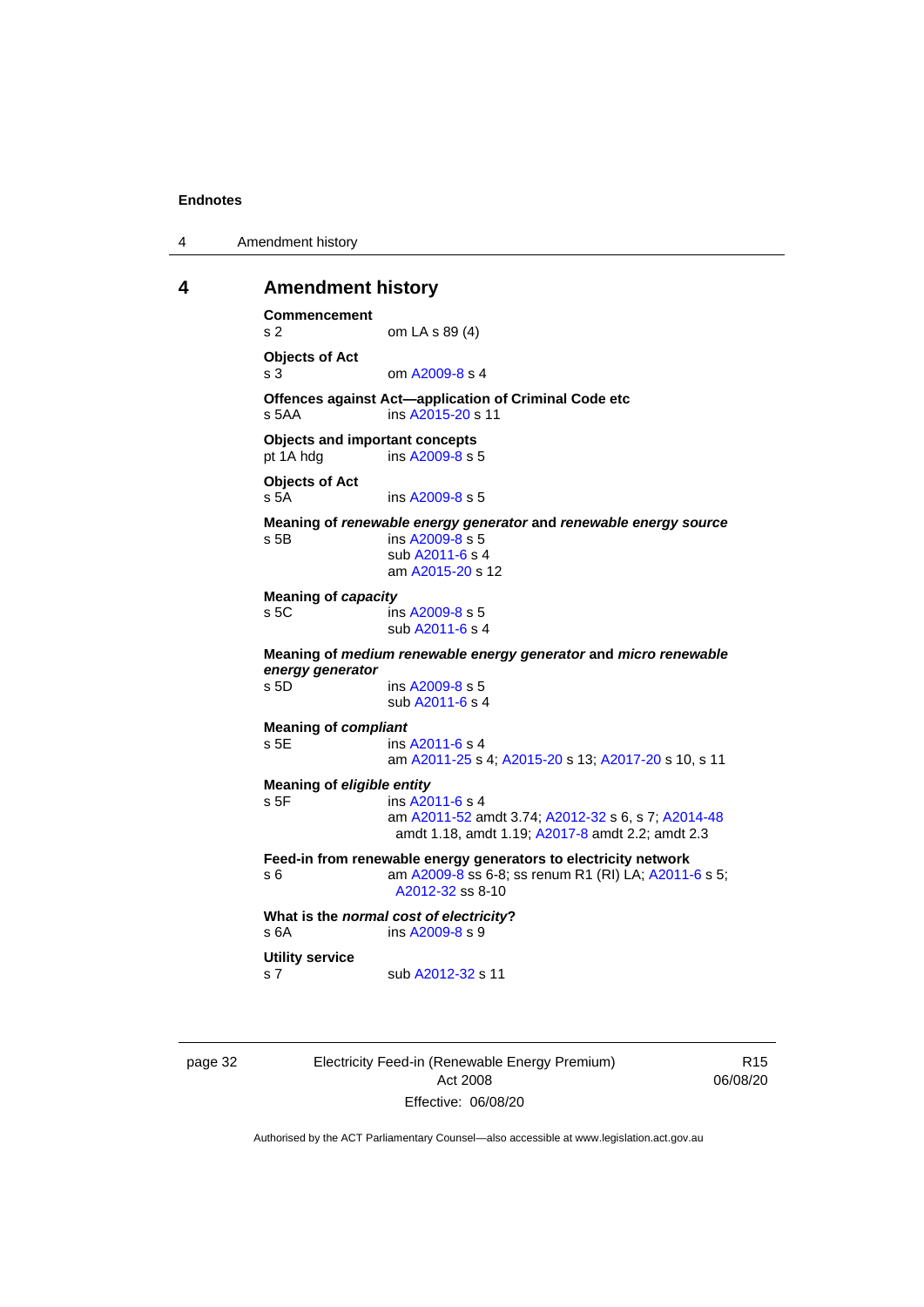| Recovery of cost of renewable energy premium<br>$s$ $8A$<br>ins A2009-8 s 11<br>am A2011-6 s 9; A2012-32 s 12<br>Determination of premium rate<br>s 10<br>am A2009-8 ss 12-15; pars renum R1 (RI) LA; A2011-6<br>Premium rate-20 years<br>s 11<br>am A2009-8 s 16; A2011-6 s 13; A2015-6 amdt 1.11;<br>A2015-42 s 27, s 28; A2020-20 amdt 1.14, amdt 1.15<br><b>Reporting</b><br>pt 3A hdg<br>ins A2011-25 s 7<br><b>Report by Minister</b><br>s 11A<br>ins A2011-25 s 7<br>sub A2015-20 s 15<br>Electricity distributors to give information to Minister<br>ins A2011-25 s 7<br>s 11B<br>sub A2015-20 s 15<br>am A2020-37 s 4<br>Audit of information given to Minister<br>$s$ 11 $C$<br>ins A2015-20 s 15<br>am A2020-37 ss 5-7, pars renum R15 LA<br>Passing on reasonable administration costs<br>pt 3B hdg<br>ins A2020-37 s 8<br>Electricity distributors may pass on reasonable administration costs<br>s 11D<br>ins A2020-37 s 8<br>Maximum amount of administration costs-application for determination<br>s 11E<br>ins A2020-37 s 8<br>Maximum amount of administration costs-determination<br>ins A2020-37 s 8<br>s 11F<br><b>Regulation-making power</b><br>s <sub>12</sub><br>am A2015-20 s 16<br>Transitional-Planning, Building and Environment Legislation Amendment<br>Act 2016<br>ins A2016-2 s 5 | s 8       | Payment for electricity from renewable energy generators<br>sub A2009-8 s 10<br>am A2011-6 ss 6-8; A2011-25 s 5, s 6 |
|---------------------------------------------------------------------------------------------------------------------------------------------------------------------------------------------------------------------------------------------------------------------------------------------------------------------------------------------------------------------------------------------------------------------------------------------------------------------------------------------------------------------------------------------------------------------------------------------------------------------------------------------------------------------------------------------------------------------------------------------------------------------------------------------------------------------------------------------------------------------------------------------------------------------------------------------------------------------------------------------------------------------------------------------------------------------------------------------------------------------------------------------------------------------------------------------------------------------------------------------------------------------------------------------------------------------|-----------|----------------------------------------------------------------------------------------------------------------------|
|                                                                                                                                                                                                                                                                                                                                                                                                                                                                                                                                                                                                                                                                                                                                                                                                                                                                                                                                                                                                                                                                                                                                                                                                                                                                                                                     |           |                                                                                                                      |
|                                                                                                                                                                                                                                                                                                                                                                                                                                                                                                                                                                                                                                                                                                                                                                                                                                                                                                                                                                                                                                                                                                                                                                                                                                                                                                                     |           | ss 10-12; ss renum R2 LA; A2012-32 s 13; A2015-20 s 14                                                               |
|                                                                                                                                                                                                                                                                                                                                                                                                                                                                                                                                                                                                                                                                                                                                                                                                                                                                                                                                                                                                                                                                                                                                                                                                                                                                                                                     |           |                                                                                                                      |
|                                                                                                                                                                                                                                                                                                                                                                                                                                                                                                                                                                                                                                                                                                                                                                                                                                                                                                                                                                                                                                                                                                                                                                                                                                                                                                                     |           |                                                                                                                      |
|                                                                                                                                                                                                                                                                                                                                                                                                                                                                                                                                                                                                                                                                                                                                                                                                                                                                                                                                                                                                                                                                                                                                                                                                                                                                                                                     |           |                                                                                                                      |
|                                                                                                                                                                                                                                                                                                                                                                                                                                                                                                                                                                                                                                                                                                                                                                                                                                                                                                                                                                                                                                                                                                                                                                                                                                                                                                                     |           |                                                                                                                      |
|                                                                                                                                                                                                                                                                                                                                                                                                                                                                                                                                                                                                                                                                                                                                                                                                                                                                                                                                                                                                                                                                                                                                                                                                                                                                                                                     |           |                                                                                                                      |
|                                                                                                                                                                                                                                                                                                                                                                                                                                                                                                                                                                                                                                                                                                                                                                                                                                                                                                                                                                                                                                                                                                                                                                                                                                                                                                                     |           |                                                                                                                      |
|                                                                                                                                                                                                                                                                                                                                                                                                                                                                                                                                                                                                                                                                                                                                                                                                                                                                                                                                                                                                                                                                                                                                                                                                                                                                                                                     |           |                                                                                                                      |
|                                                                                                                                                                                                                                                                                                                                                                                                                                                                                                                                                                                                                                                                                                                                                                                                                                                                                                                                                                                                                                                                                                                                                                                                                                                                                                                     |           |                                                                                                                      |
|                                                                                                                                                                                                                                                                                                                                                                                                                                                                                                                                                                                                                                                                                                                                                                                                                                                                                                                                                                                                                                                                                                                                                                                                                                                                                                                     |           |                                                                                                                      |
|                                                                                                                                                                                                                                                                                                                                                                                                                                                                                                                                                                                                                                                                                                                                                                                                                                                                                                                                                                                                                                                                                                                                                                                                                                                                                                                     |           |                                                                                                                      |
| exp 24 February 2016 (s 31)                                                                                                                                                                                                                                                                                                                                                                                                                                                                                                                                                                                                                                                                                                                                                                                                                                                                                                                                                                                                                                                                                                                                                                                                                                                                                         | pt 10 hdg |                                                                                                                      |

R15 06/08/20 Electricity Feed-in (Renewable Energy Premium) Act 2008 Effective: 06/08/20

page 33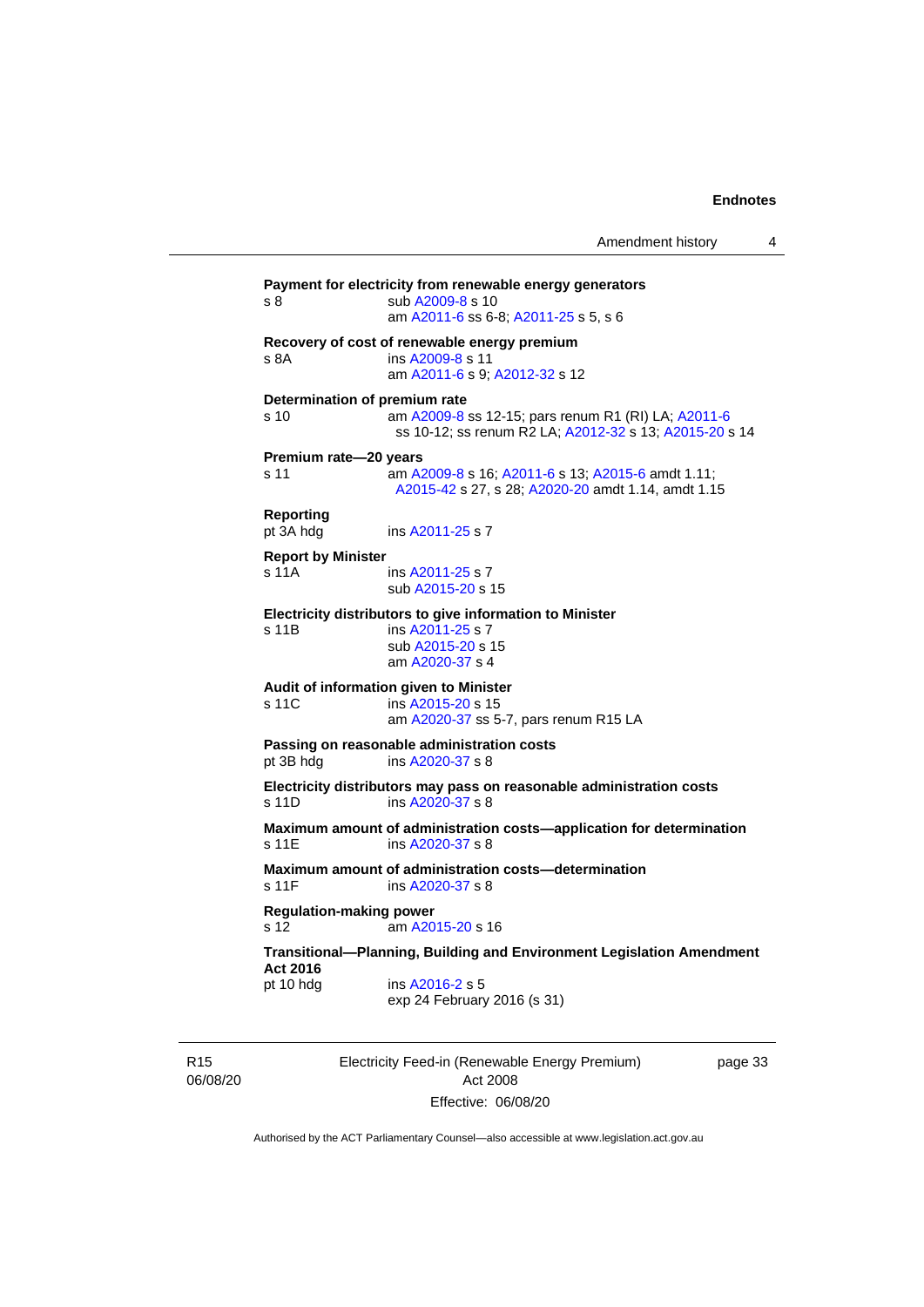4 Amendment history

| s 30              | ins A2016-2 s 5                                              |
|-------------------|--------------------------------------------------------------|
|                   | exp 24 February 2016 (s 31)                                  |
| Expiry-pt 10      |                                                              |
| s 31              | ins A2016-2 s 5                                              |
|                   | exp 24 February 2016 (s 31)                                  |
| <b>Dictionary</b> |                                                              |
| dict              | am A2009-8 s 17; A2011-52 amdt 3.75; A2012-32 s 14           |
|                   | def capacity ins A2011-6 s 14                                |
|                   | def compliant ins A2011-6 s 14                               |
|                   | def customer om A2011-52 amdt 3.76                           |
|                   | def electricity supplier om A2012-32 s 15                    |
|                   | def eligible entity ins A2011-52 amdt 3.77                   |
|                   | def medium renewable energy generator ins A2011-6 s 14       |
|                   | def micro renewable energy generator ins A2011-6 s 14        |
|                   | def National Electricity (ACT) Law ins A2009-8 s 18          |
|                   | om A2011-52 amdt 3.78                                        |
|                   | def National Electricity (ACT) Regulations ins A2009-8 s 18  |
|                   | om A2011-6 s 15                                              |
|                   | def NEL compliant ins A2009-8 s 18                           |
|                   | om A2011-6 s 15                                              |
|                   | def <b>NERL retailer</b> ins A2012-32 s 16                   |
|                   | def normal cost of electricity ins A2009-8 s 18              |
|                   | def occupier om A2011-52 amdt 3.78                           |
|                   | def <i>premium rate</i> sub A2009-8 s 19<br>am A2011-6 s 16  |
|                   | def renewable energy generator ins A2009-8 s 19              |
|                   | sub A2011-6 s 17                                             |
|                   | def renewable energy source sub A2009-8 s 19                 |
|                   | sub A2011-6 s 17                                             |
|                   | def reporting entity ins A2015-20 s 17                       |
|                   | def required information ins A2015-20 s 17                   |
|                   | def transition franchise tariff retail price om A2011-6 s 18 |
|                   | def <i>utility</i> om A2012-32 s 17                          |

page 34 Electricity Feed-in (Renewable Energy Premium) Act 2008 Effective: 06/08/20

R15 06/08/20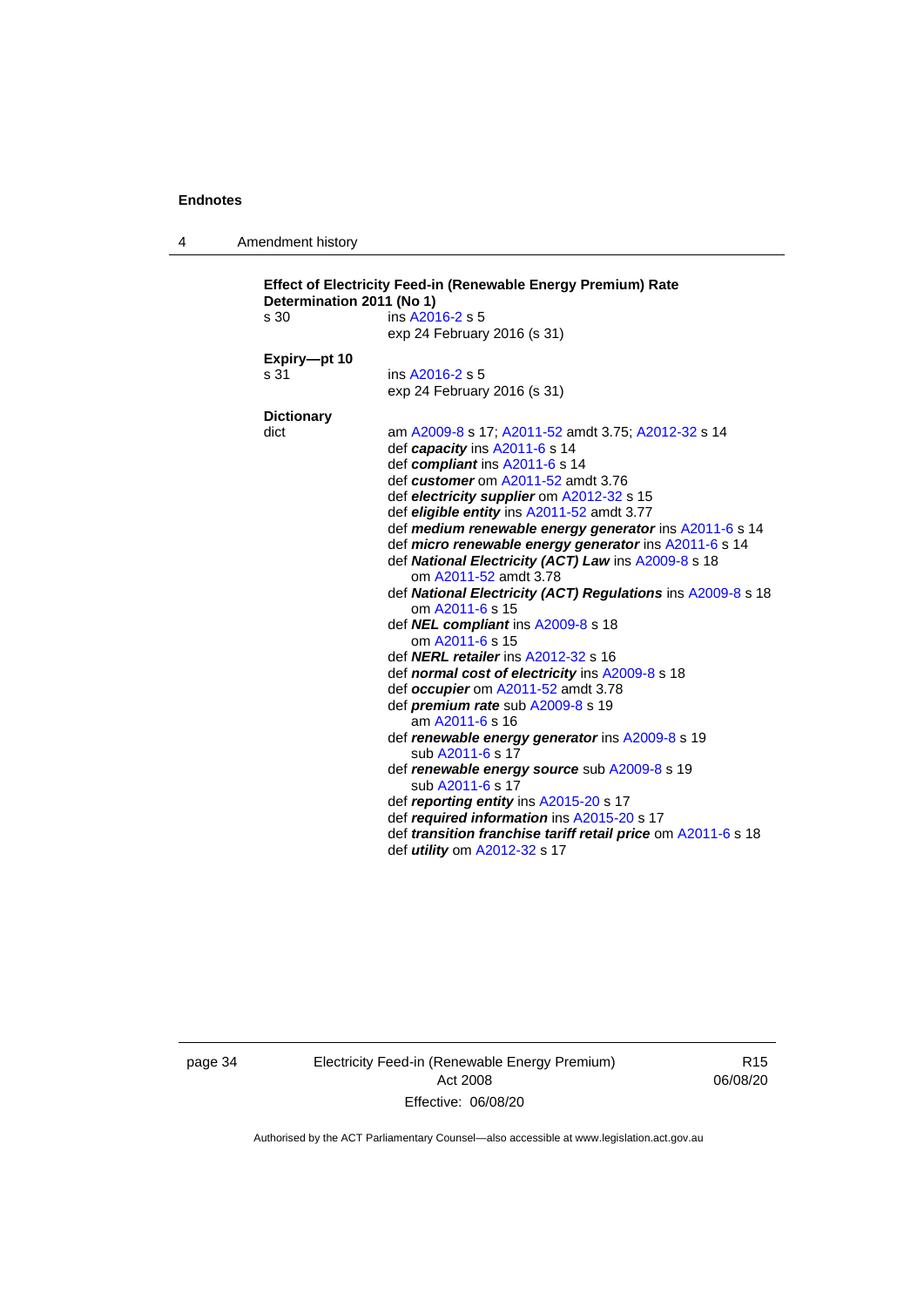# <span id="page-40-0"></span>**5 Earlier republications**

Some earlier republications were not numbered. The number in column 1 refers to the publication order.

Since 12 September 2001 every authorised republication has been published in electronic pdf format on the ACT legislation register. A selection of authorised republications have also been published in printed format. These republications are marked with an asterisk (\*) in column 1. Electronic and printed versions of an authorised republication are identical.

| <b>Republication</b><br>No and date | <b>Effective</b>          | Last<br>amendment<br>made by | <b>Republication</b><br>for                              |
|-------------------------------------|---------------------------|------------------------------|----------------------------------------------------------|
| R <sub>1</sub><br>1 Mar 2009        | 1 Mar 2009<br>6 Mar 2011  | not amended                  | new Act                                                  |
| $R1$ (RI)<br>2 Mar 2009             | 1 Mar 2009-<br>6 Mar 2011 | A2009-8                      | reissue for<br>retrospective<br>amendments by<br>A2009-8 |
| R <sub>2</sub>                      | 7 Mar 2011-               | A2011-6                      | amendments by                                            |
| 7 Mar 2011                          | 11 July 2011              |                              | A2011-6                                                  |
| R <sub>3</sub>                      | 12 July 2011-             | A2011-25                     | amendments by                                            |
| 12 July 2011                        | 11 Dec 2011               |                              | A2011-25                                                 |
| R4                                  | 12 Dec 2011-              | A2011-52                     | amendments by                                            |
| 12 Dec 2011                         | 30 June 2012              |                              | A2011-52                                                 |
| R <sub>5</sub>                      | 1 July 2012-              | A2012-32                     | amendments by                                            |
| 1 July 2012                         | 19 Nov 2014               |                              | A2012-32                                                 |
| R <sub>6</sub>                      | 20 Nov 2014-              | A2014-48                     | amendments by                                            |
| 20 Nov 2014                         | 16 Apr 2015               |                              | A2014-48                                                 |
| R7                                  | 17 Apr 2015-              | A2015-6                      | amendments by                                            |
| 17 Apr 2015                         | 15 June 2015              |                              | A2015-6                                                  |
| R <sub>8</sub>                      | 16 June 2015-             | A2015-20                     | amendments by                                            |
| 16 June 2015                        | 12 Nov 2015               |                              | A2015-20                                                 |
| R <sub>9</sub>                      | 13 Nov 2015-              | A2015-42                     | amendments by                                            |
| 13 Nov 2015                         | 23 Feb 2016               |                              | A2015-42                                                 |
| R <sub>10</sub>                     | 24 Feb 2016-              | A2016-2                      | amendments by                                            |
| 24 Feb 2016                         | 24 Feb 2016               |                              | A2016-2                                                  |

R15 06/08/20 Electricity Feed-in (Renewable Energy Premium) Act 2008 Effective: 06/08/20

page 35